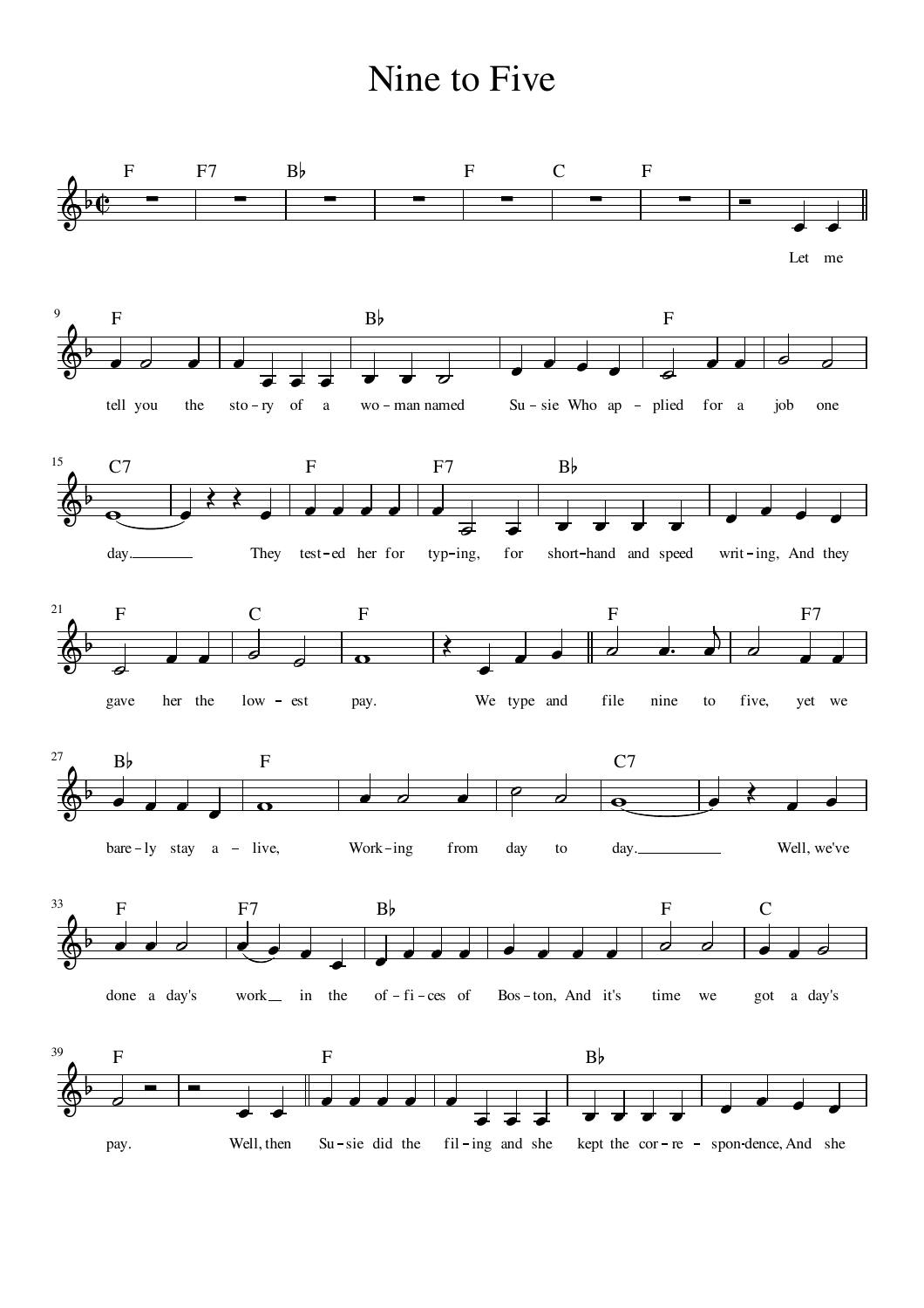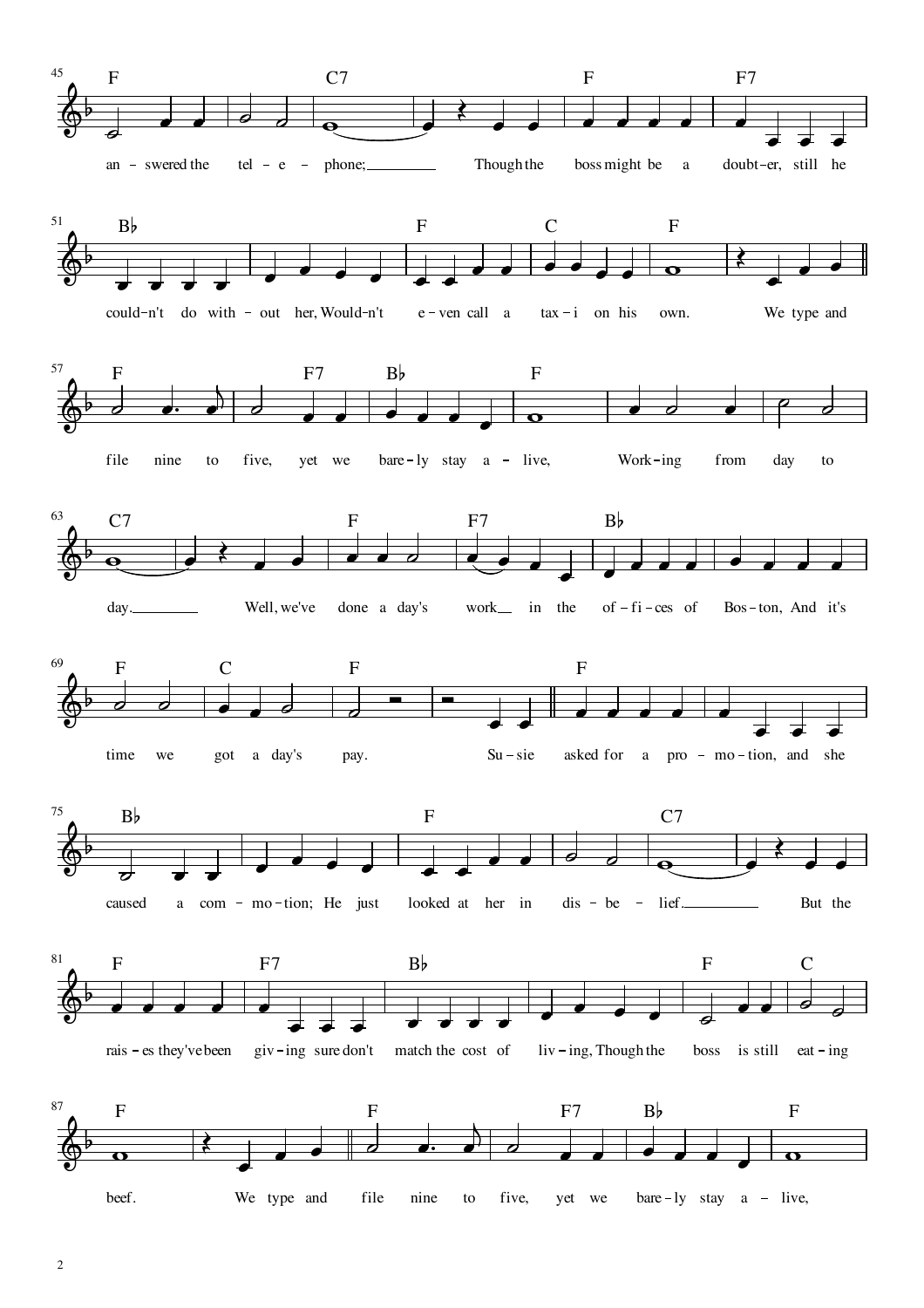

3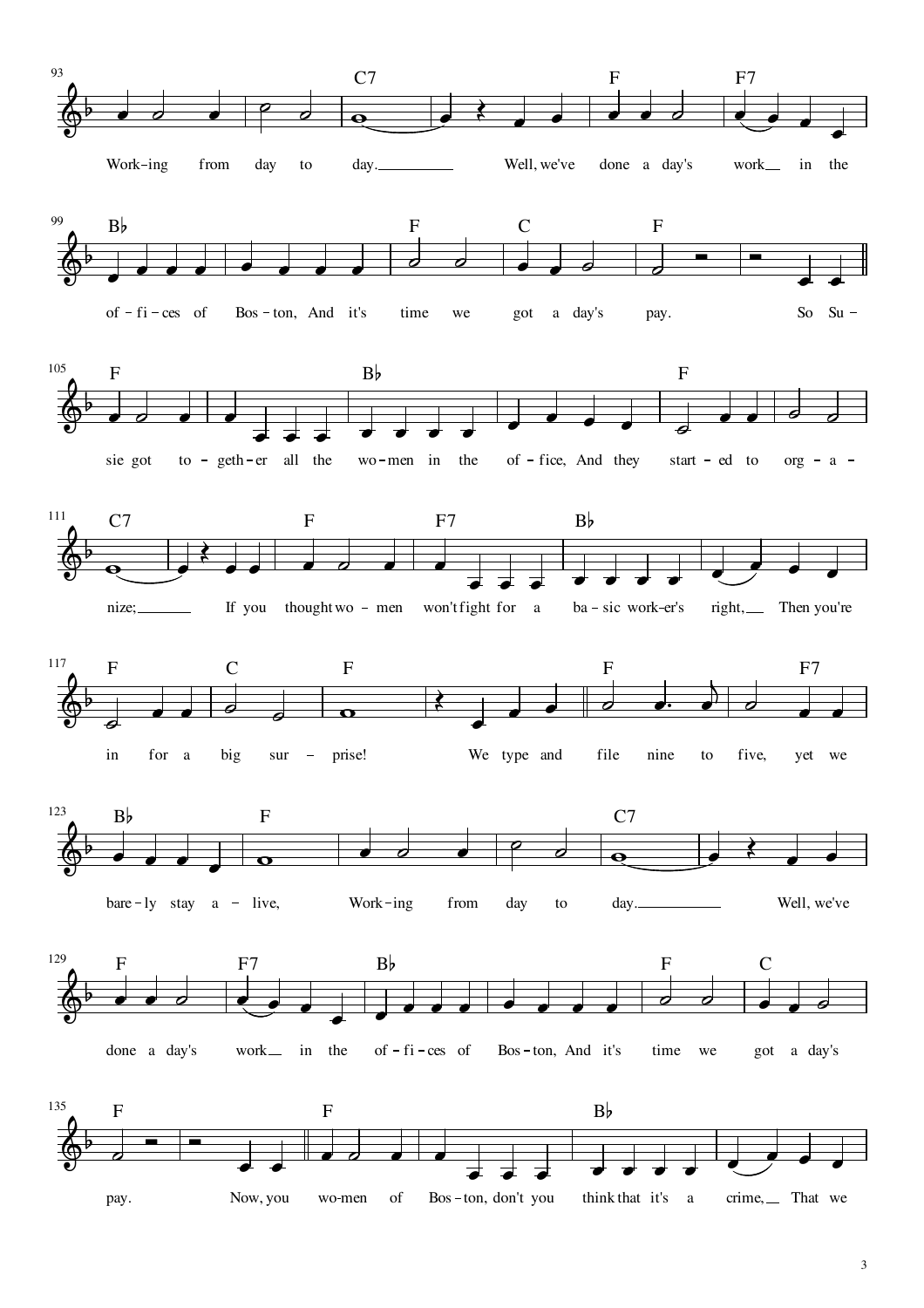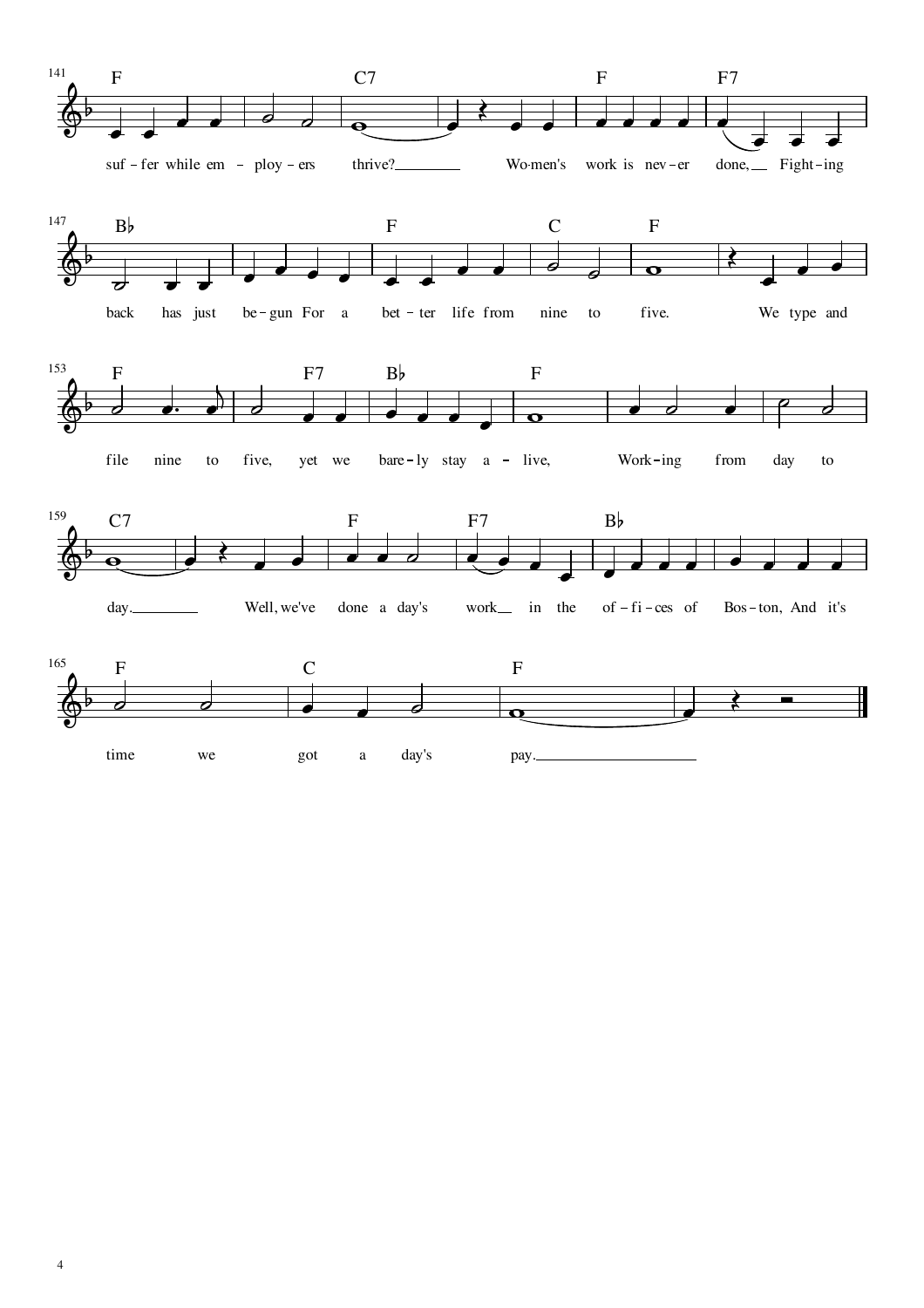# Nine to Five (Harmony)

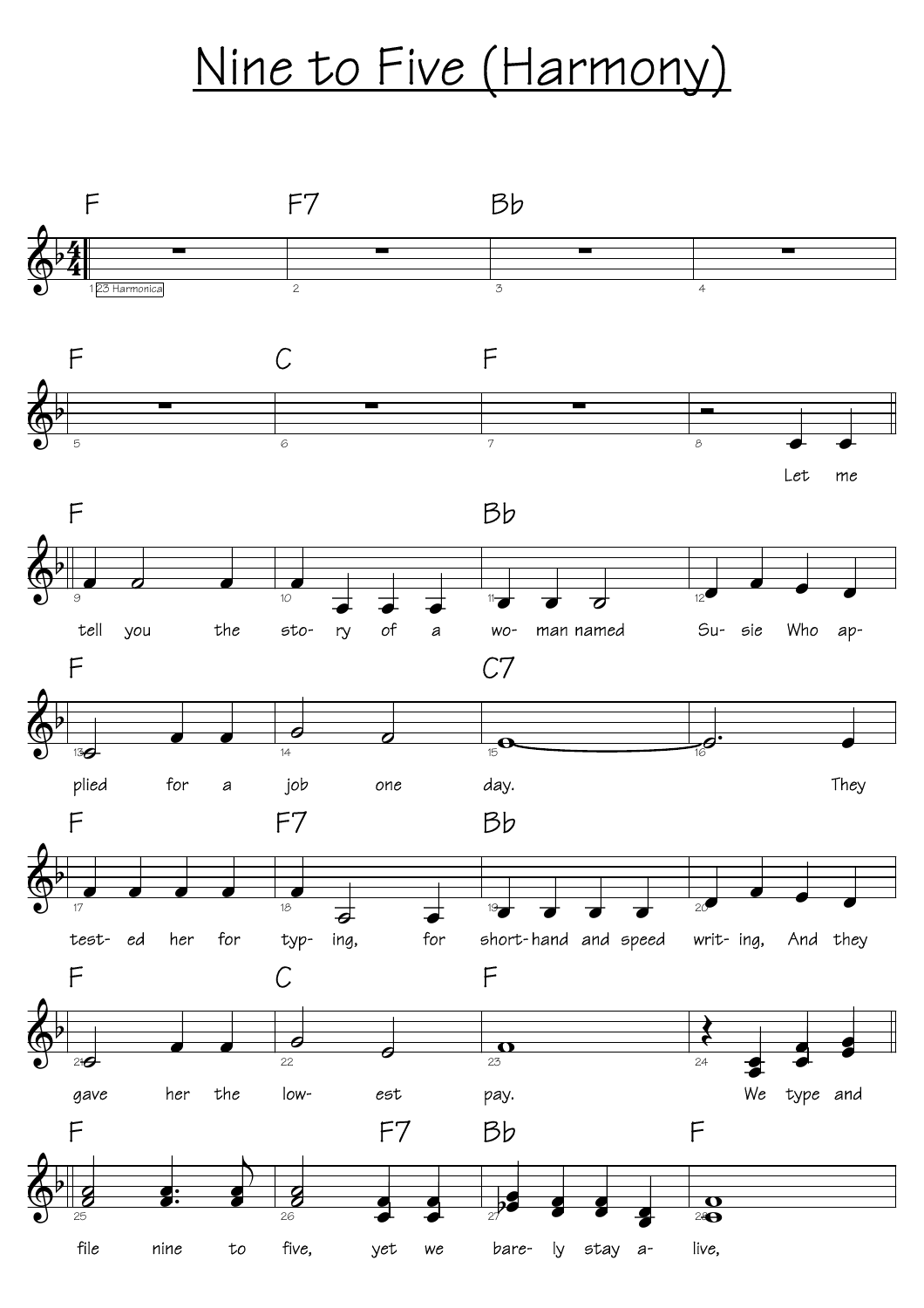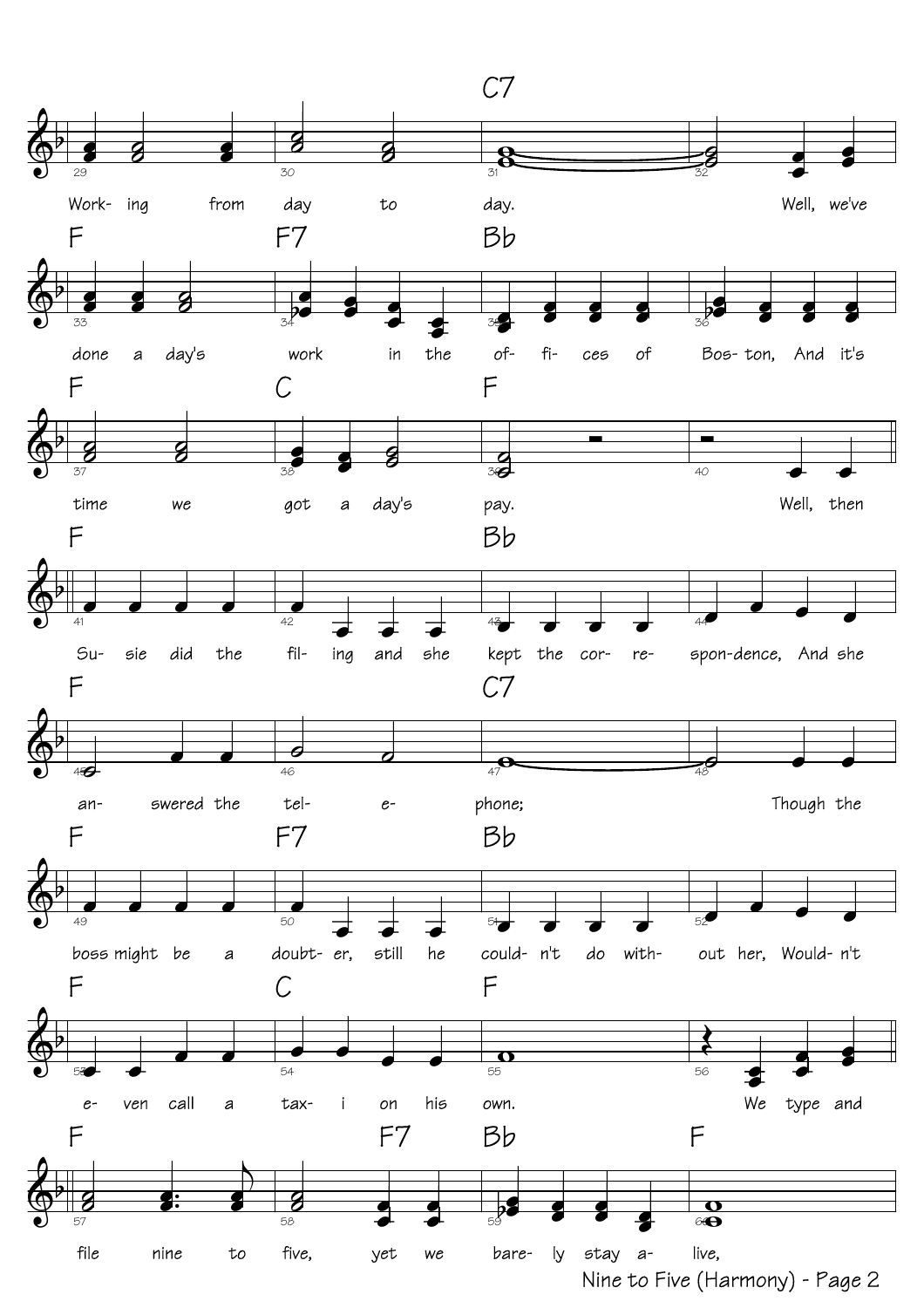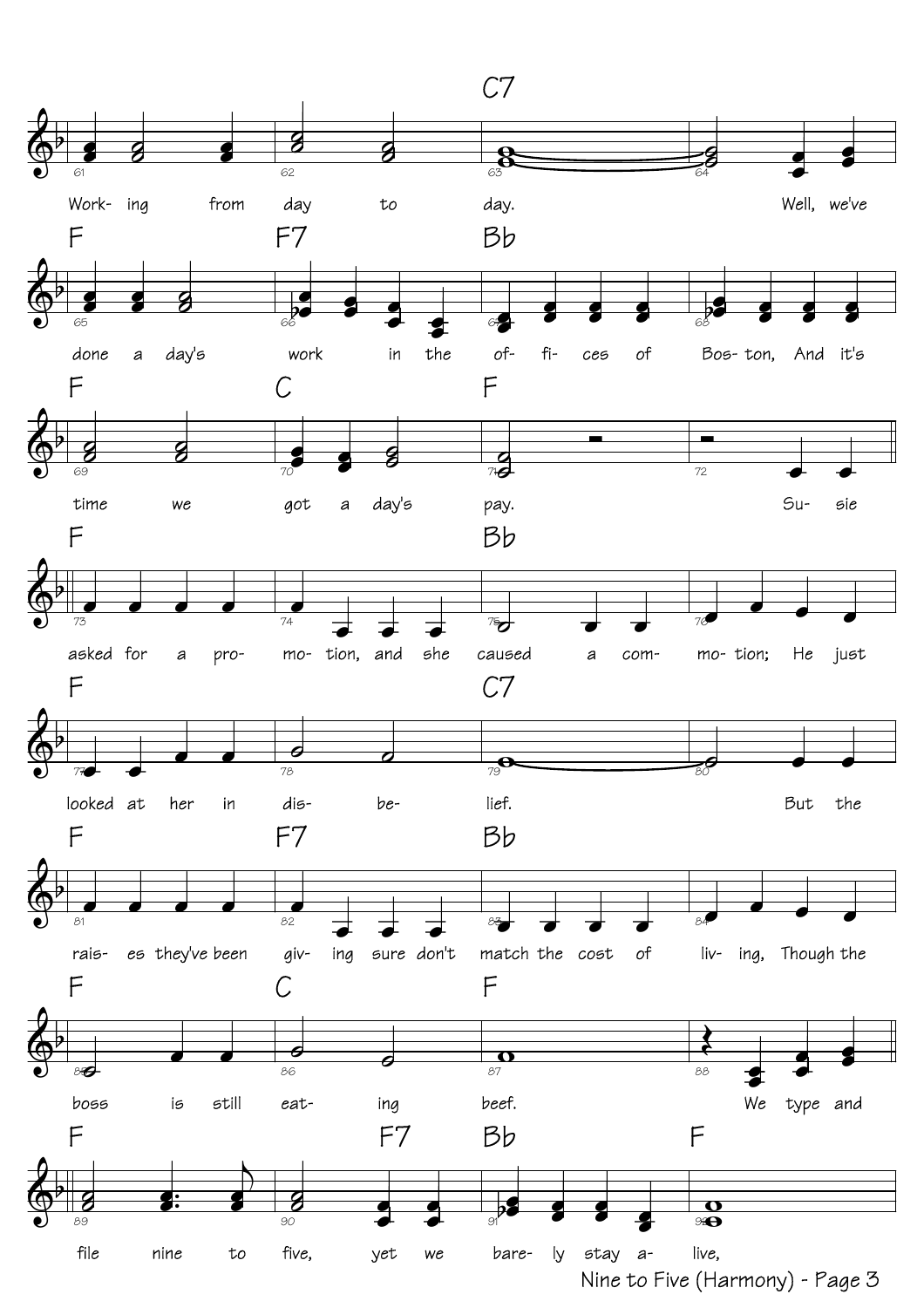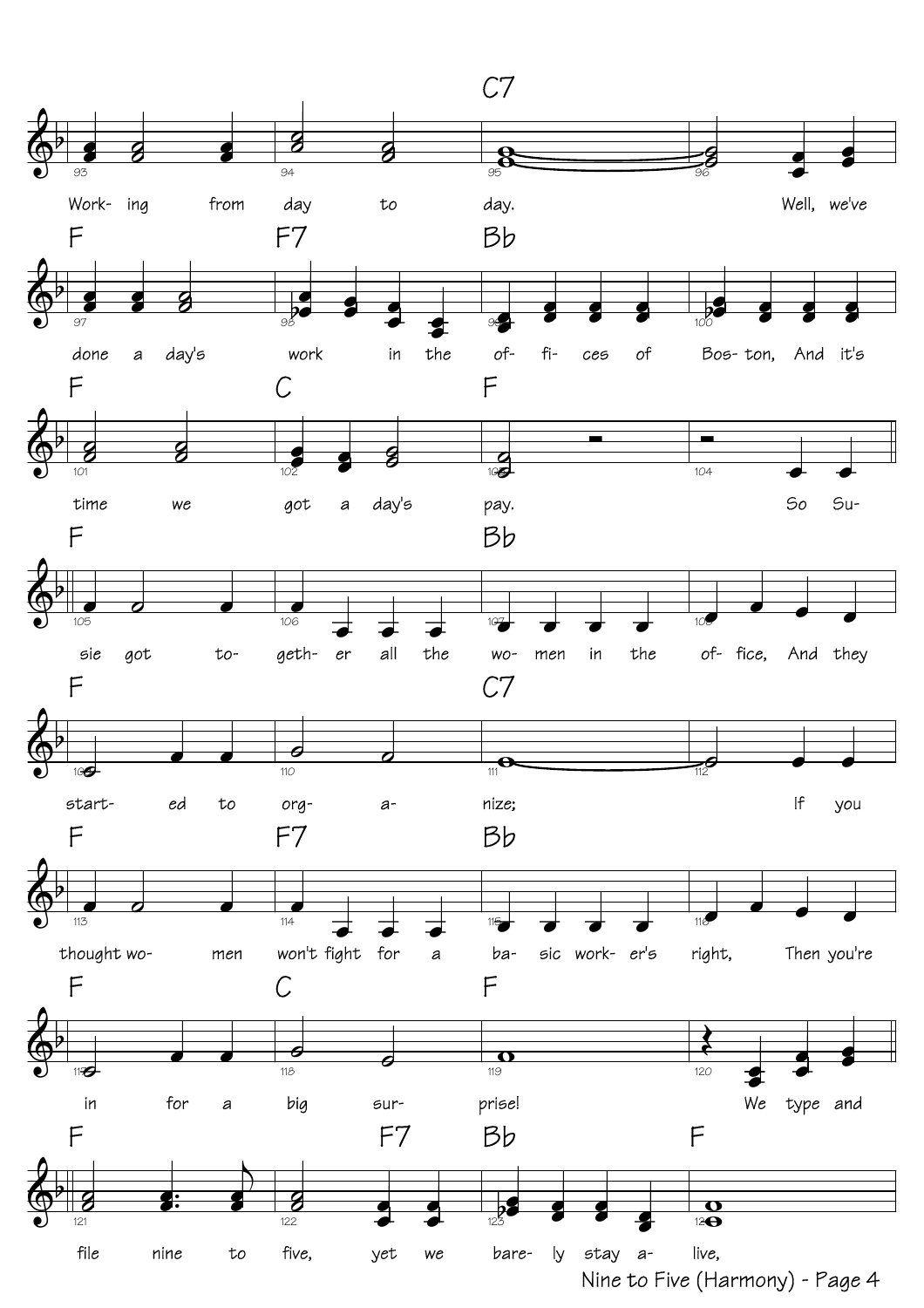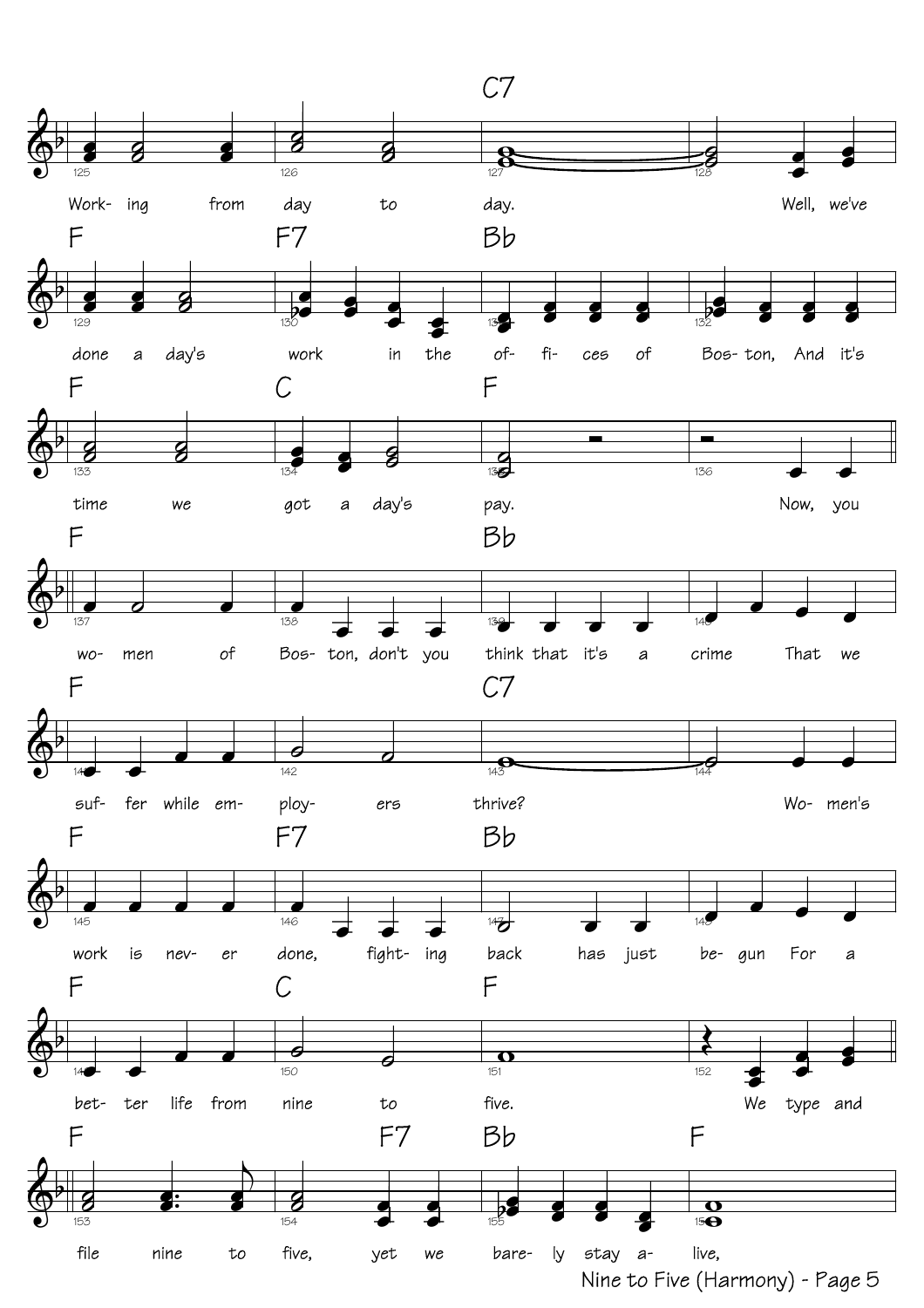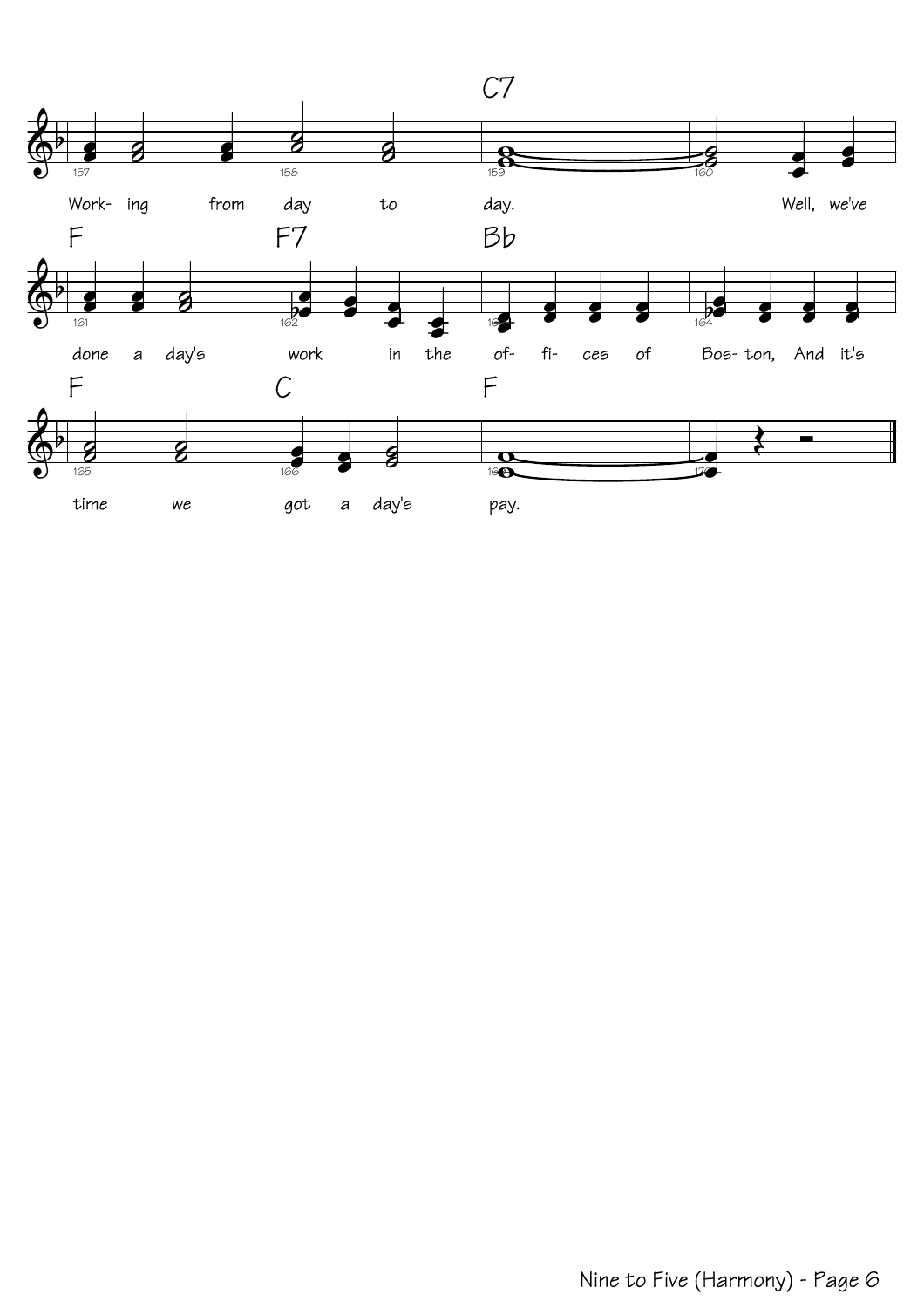# Nine to Five (Trombone)







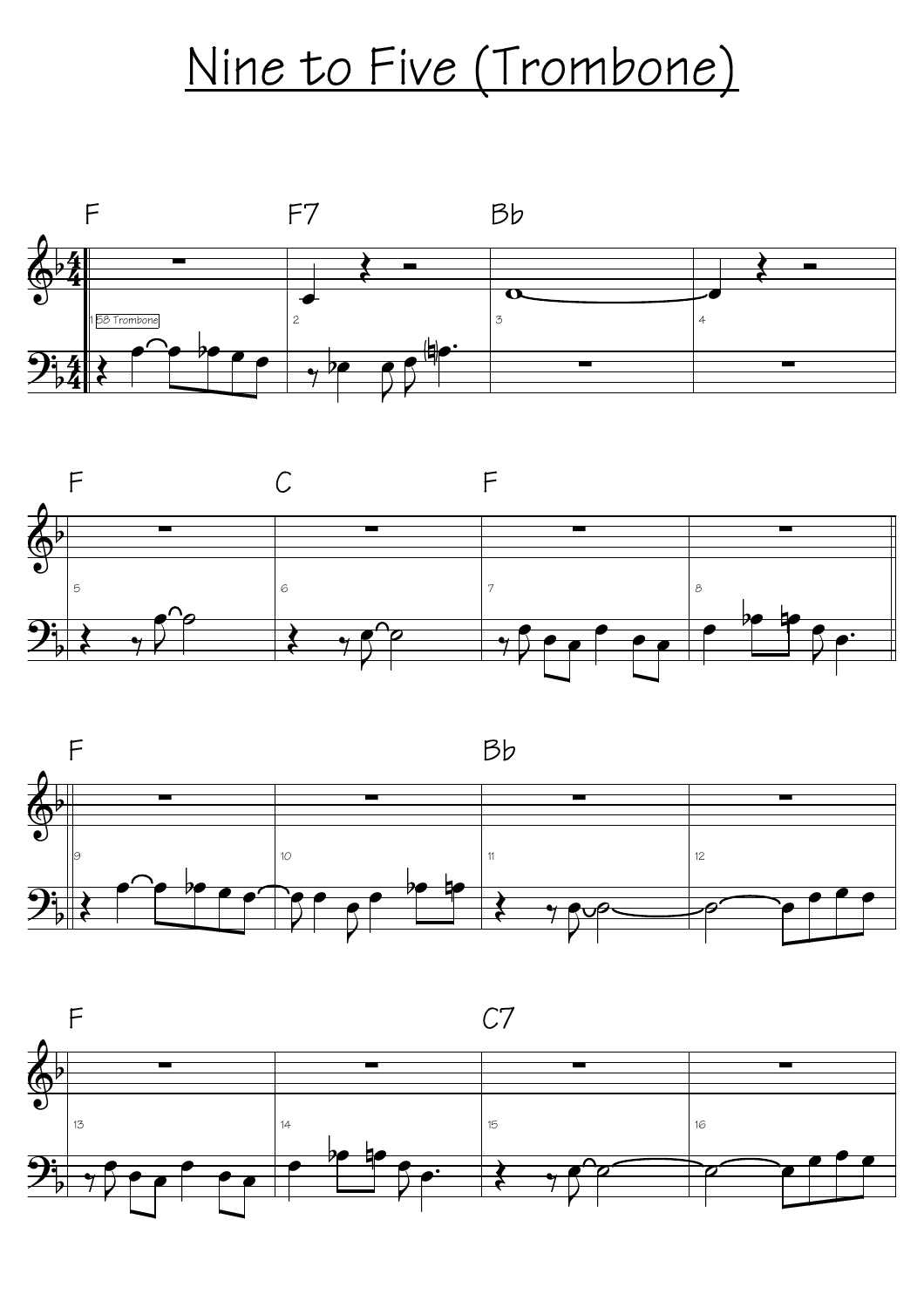





C7



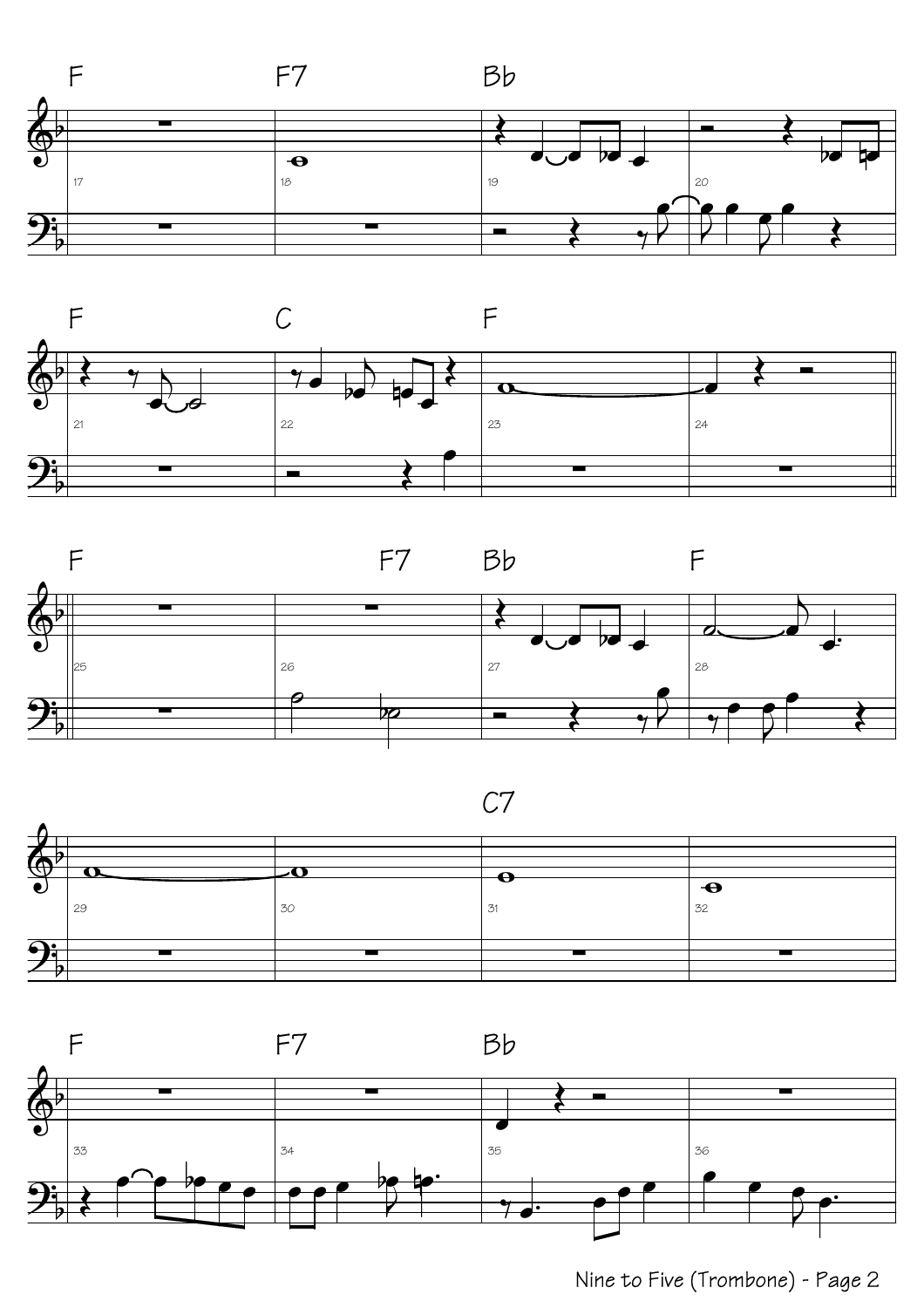







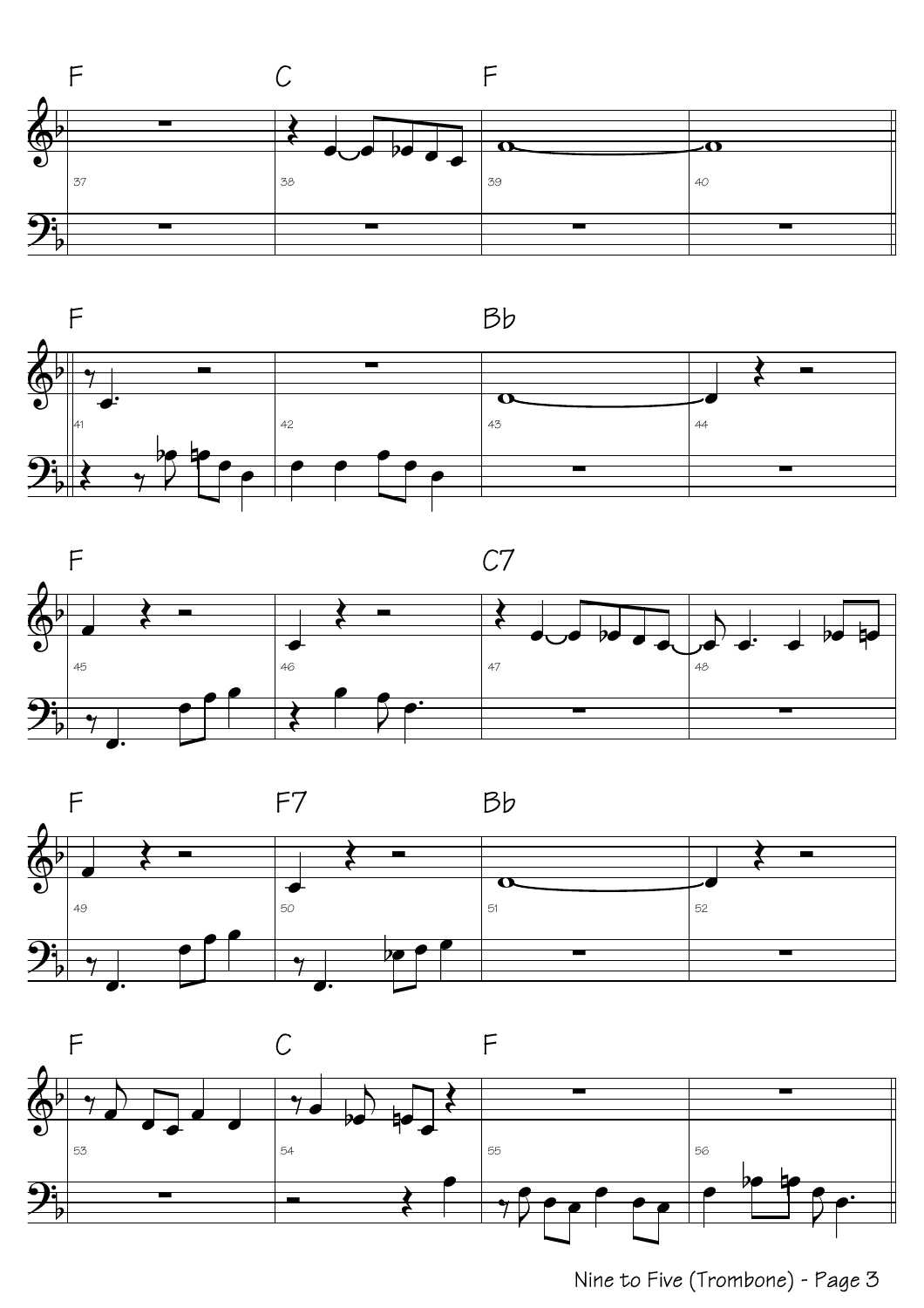







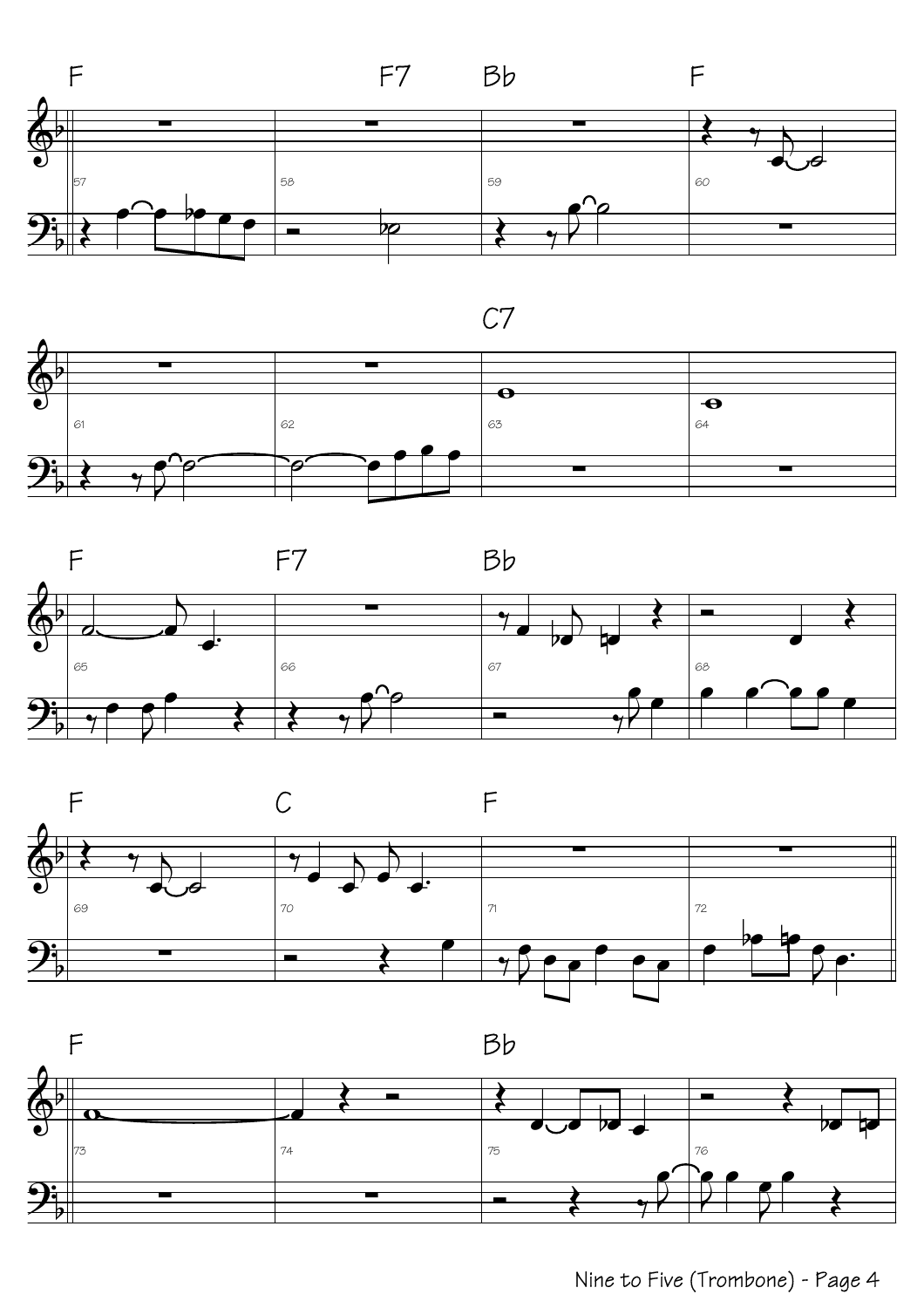







& b  $\overline{\mathbf{2}}$ 93 94 95 96  $\overline{\mathbf{o}}$ ¸  $\overline{\phantom{a}}$ ¸  $\leftarrow$ —<br>—<br>—  $\overrightarrow{e}$  .  $\blacksquare$ ï  $\overline{\phantom{0}}$  $\overline{\phantom{a}}$ Q C7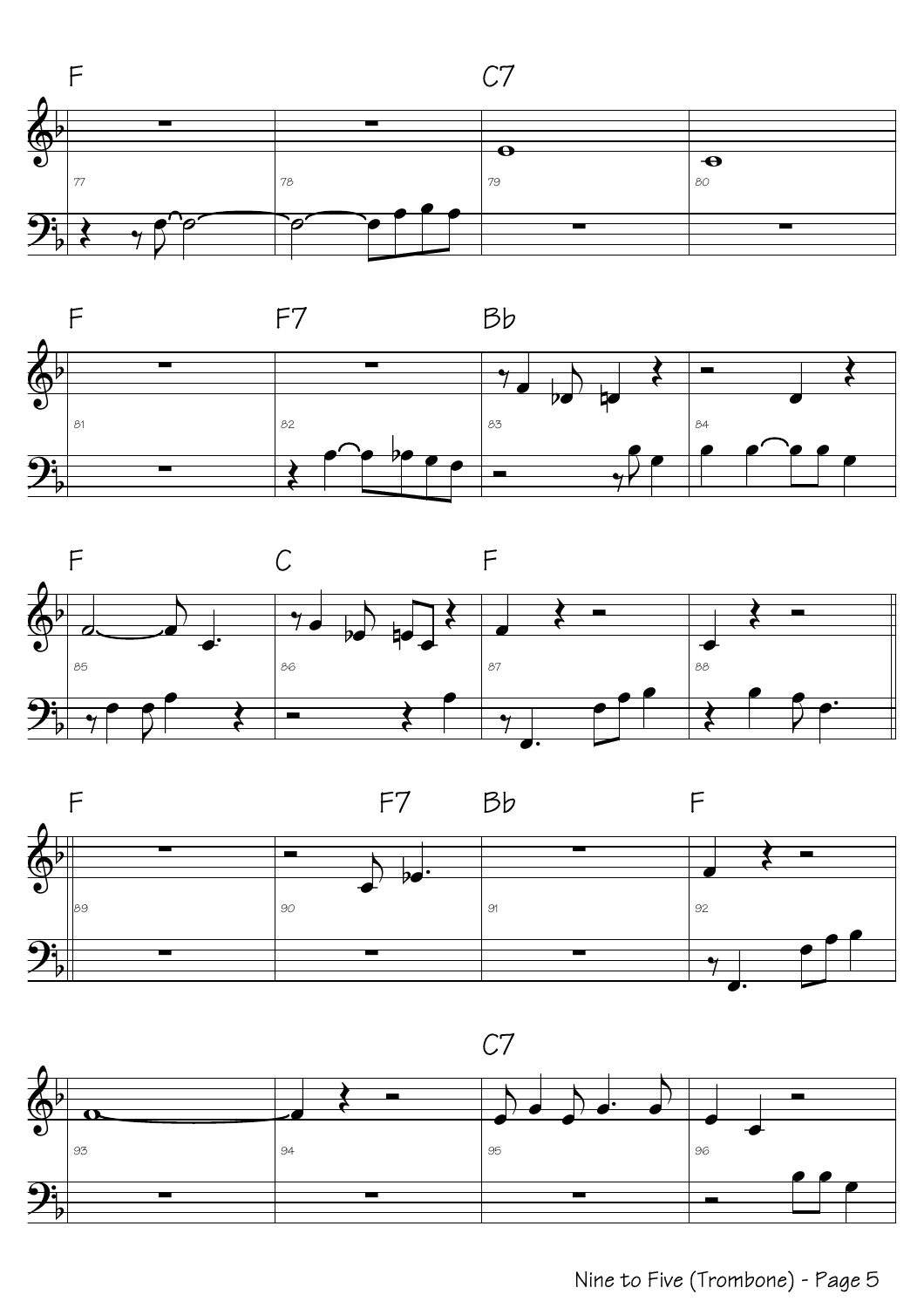







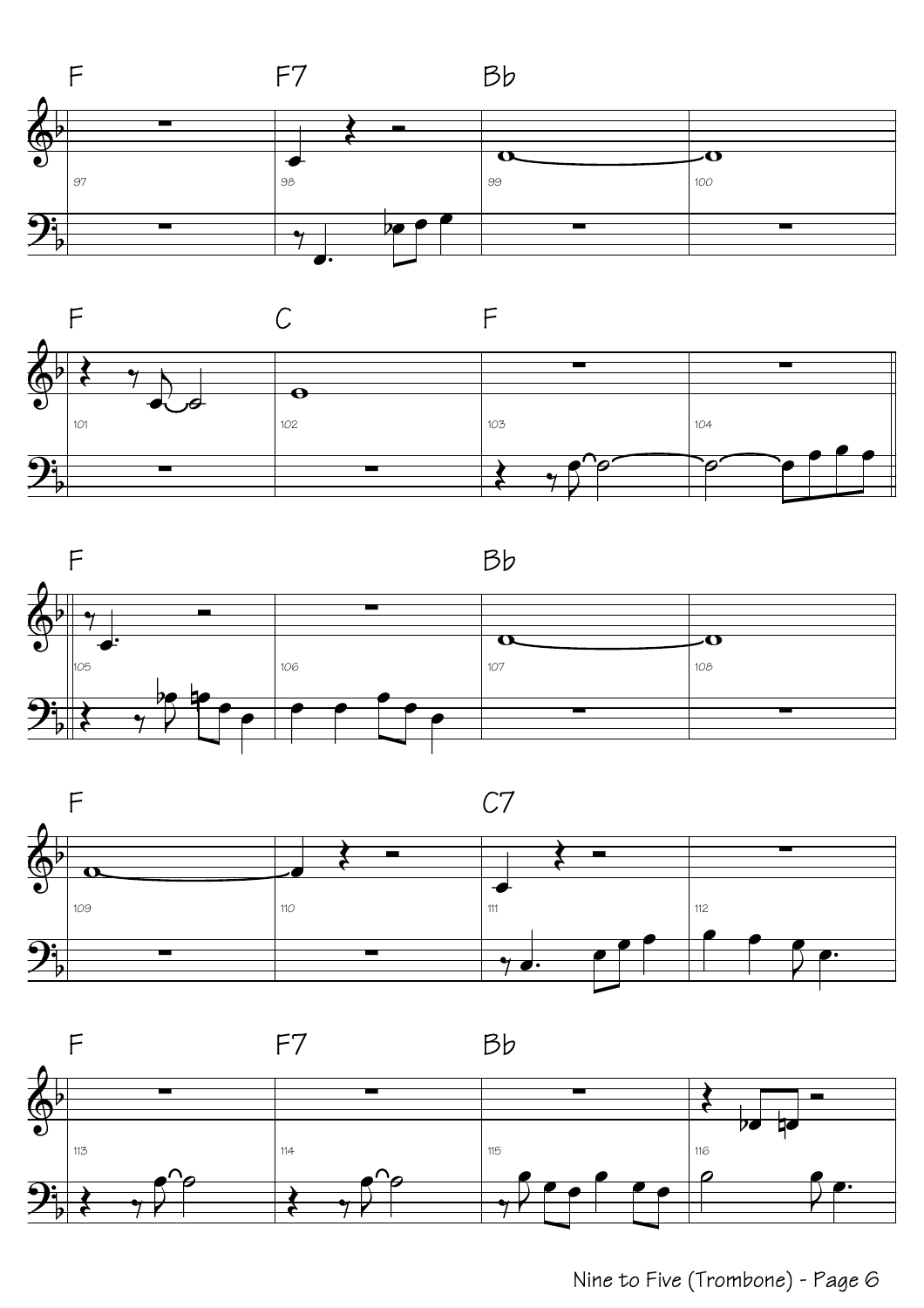







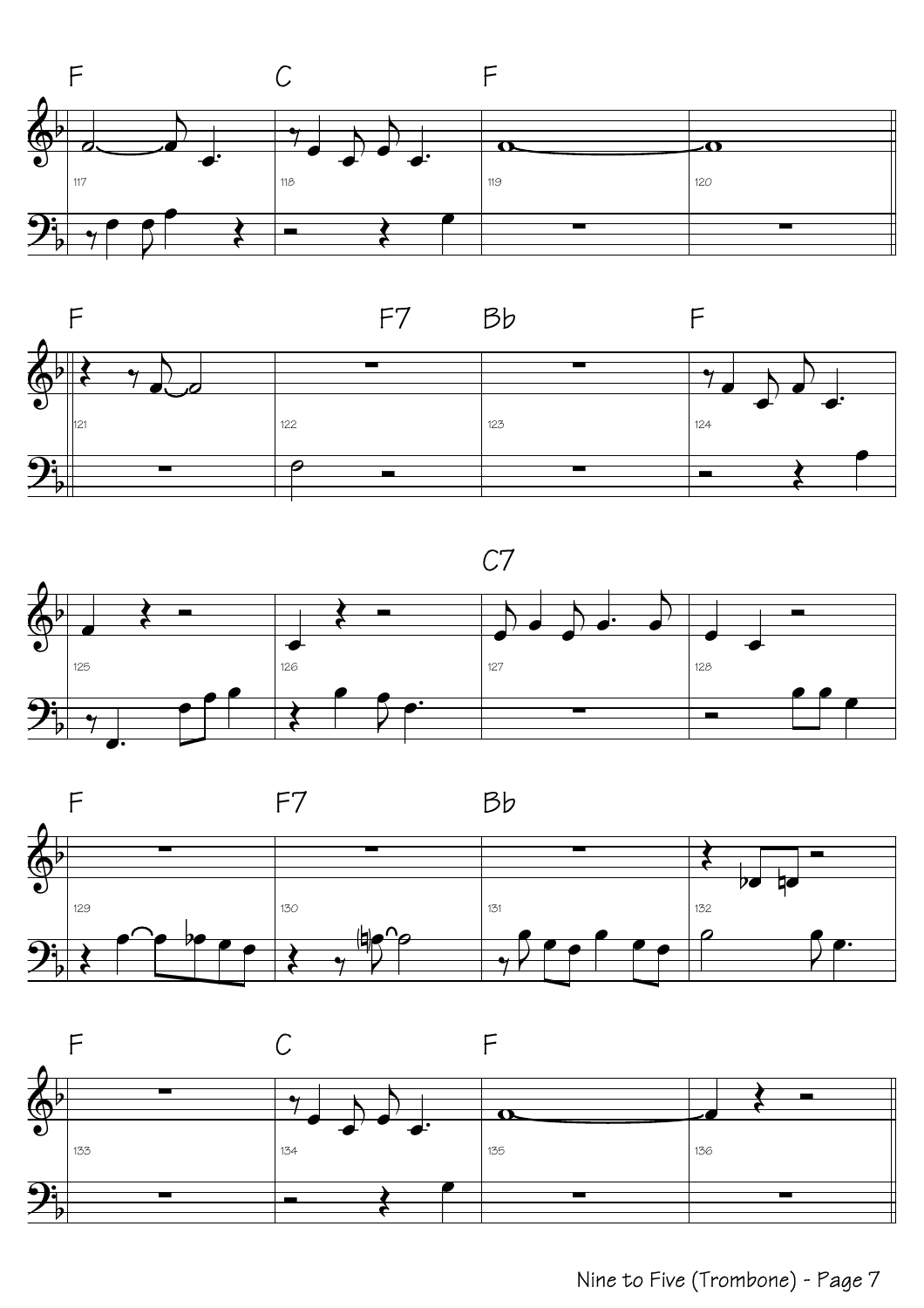







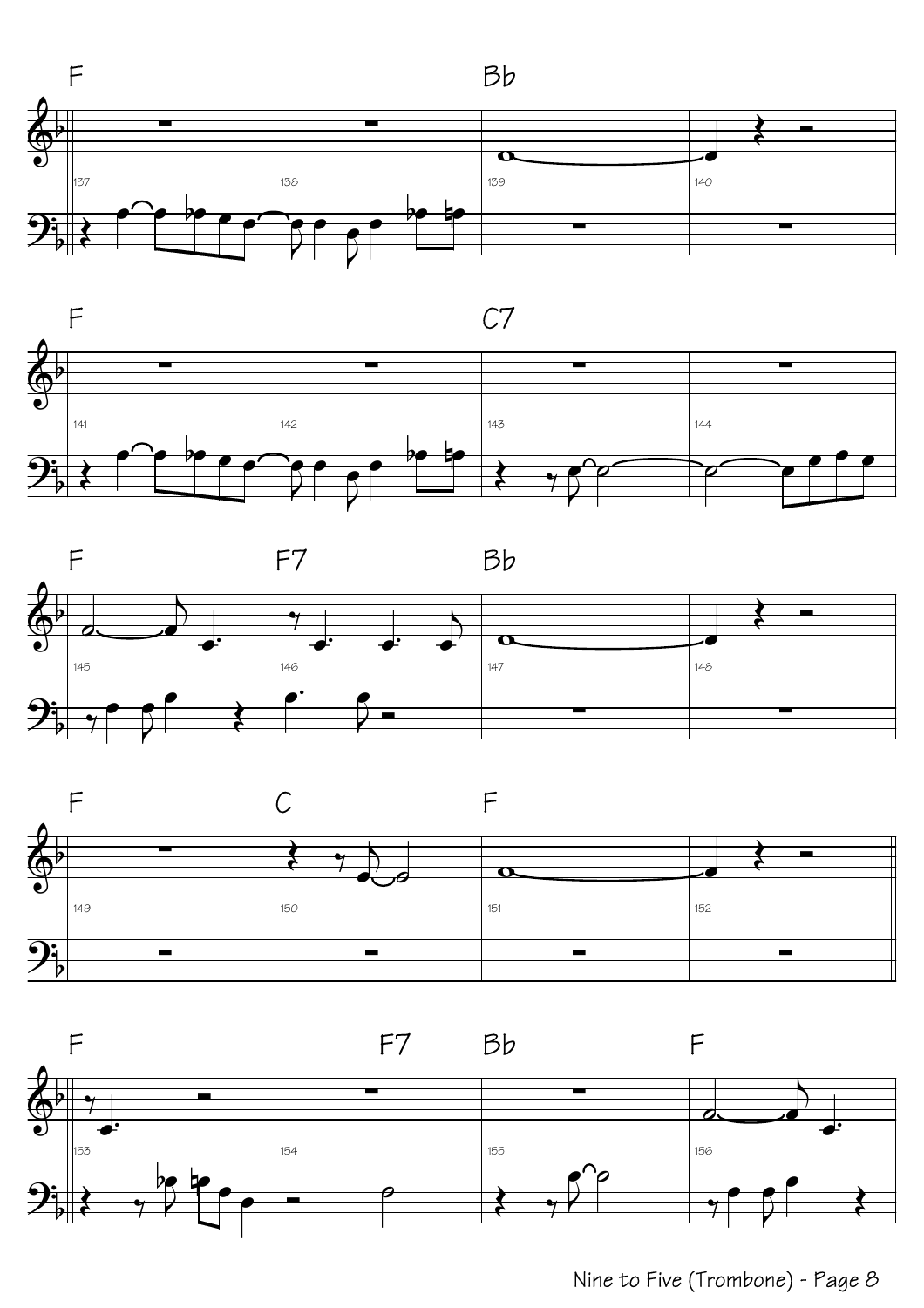



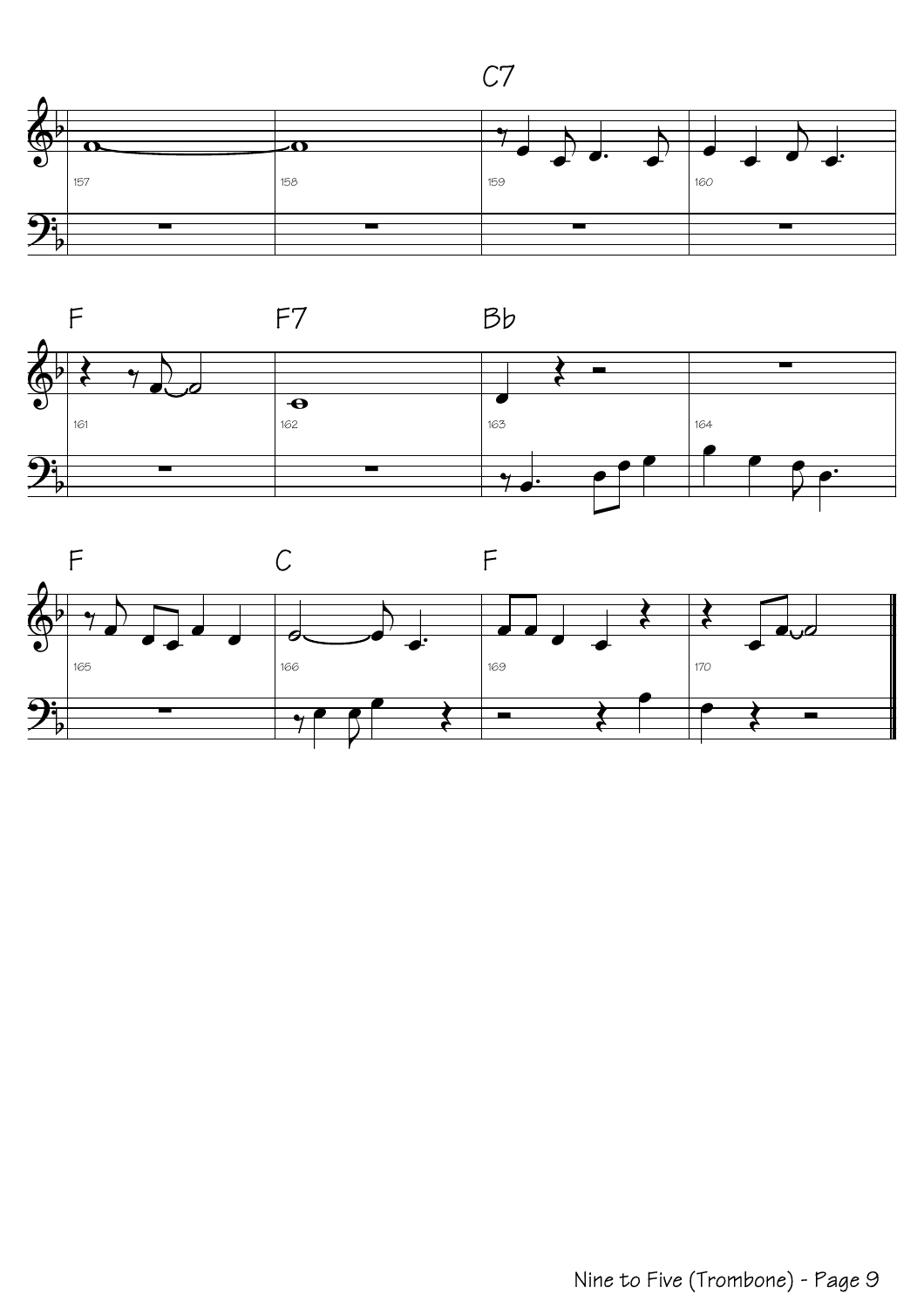### Nine to Five (Banjo)







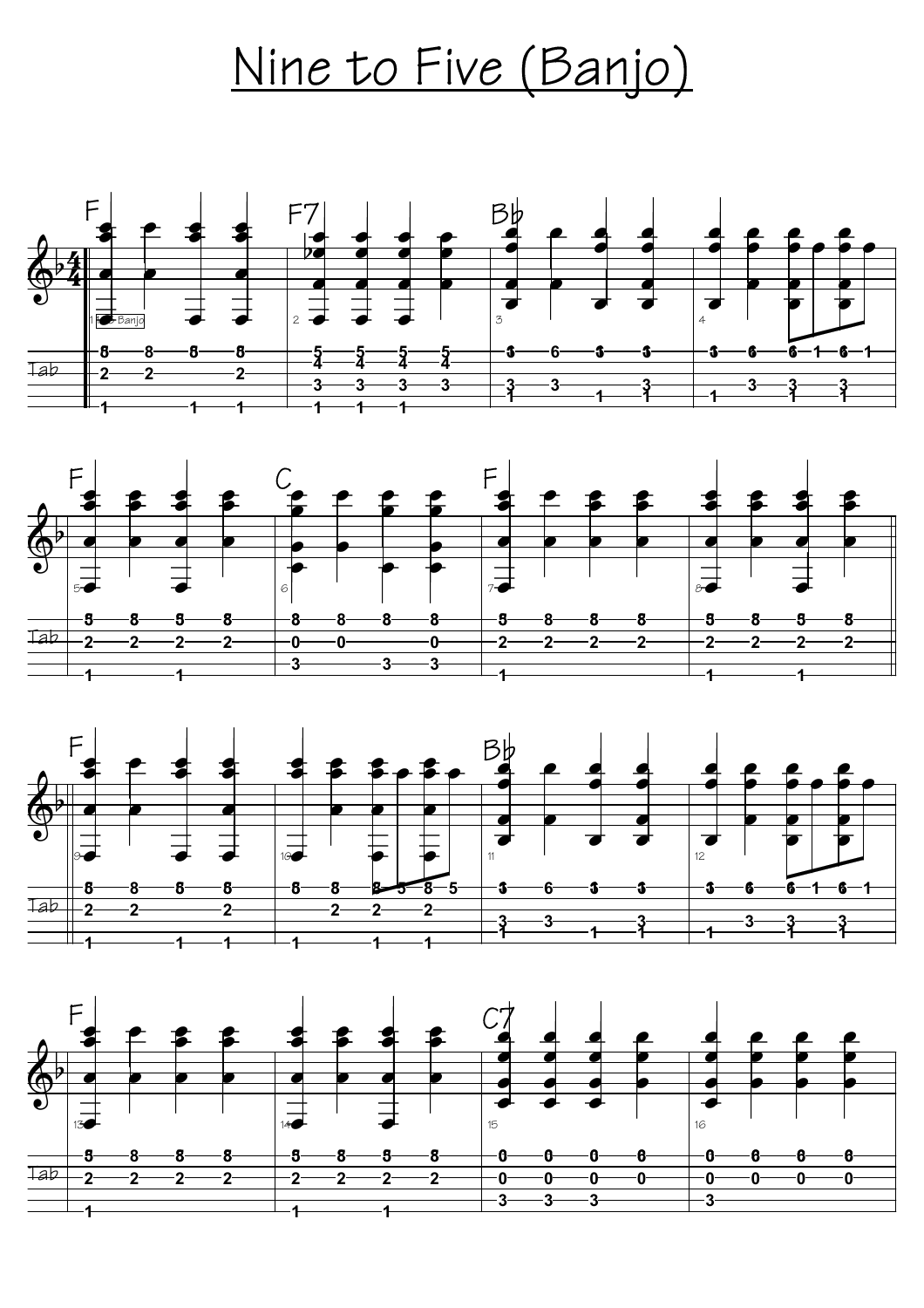







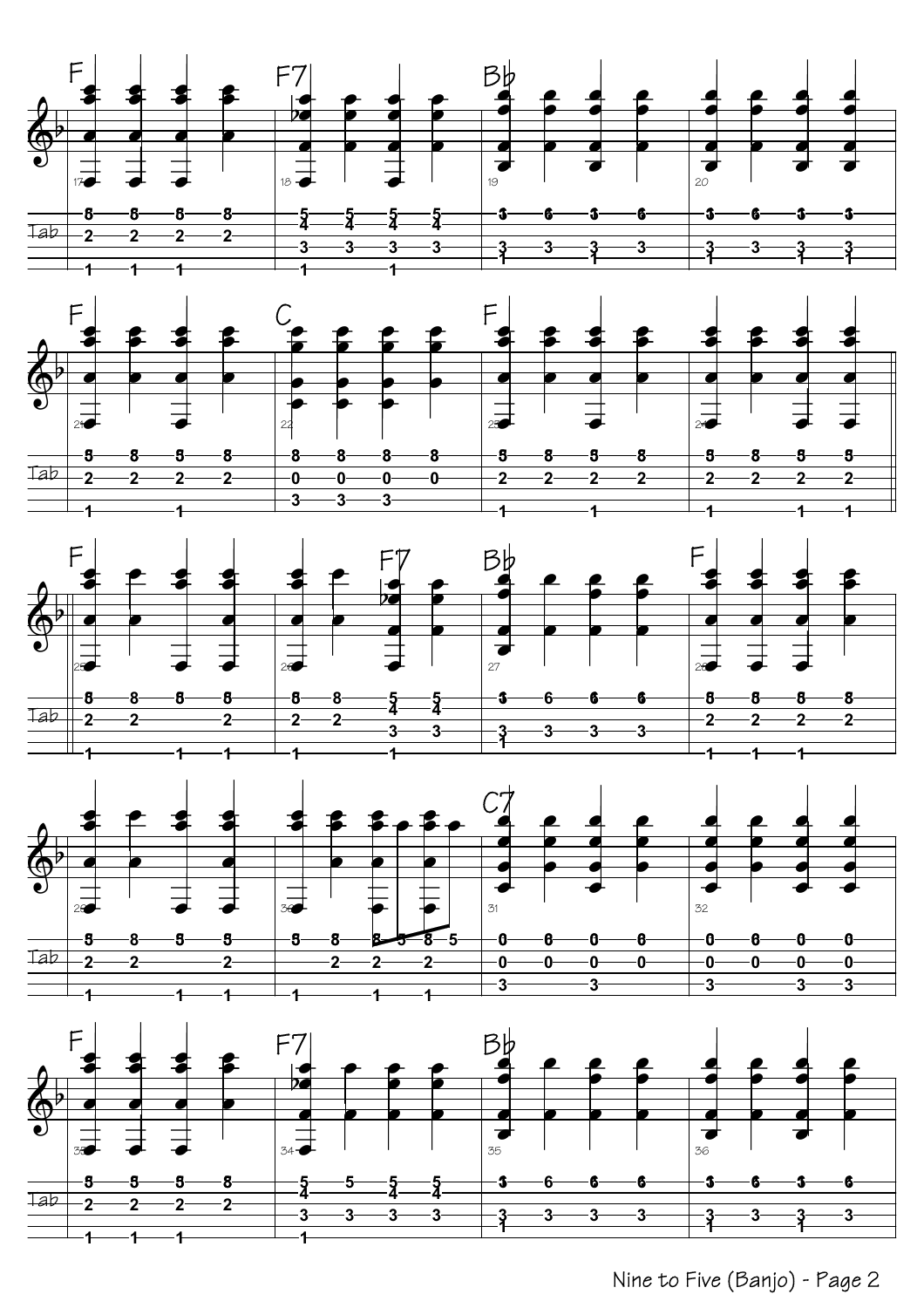









Nine to Five (Banjo) - Page 3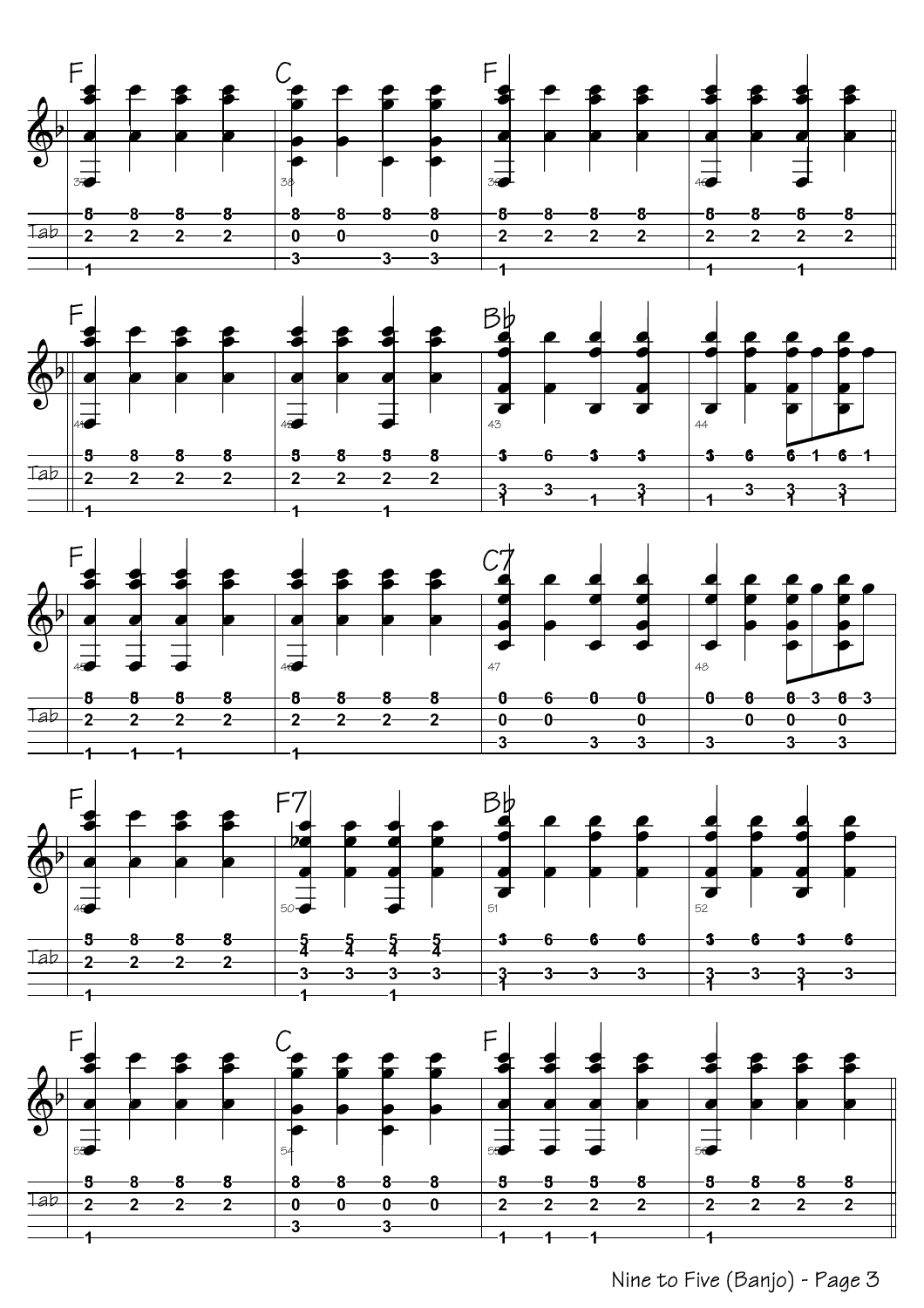







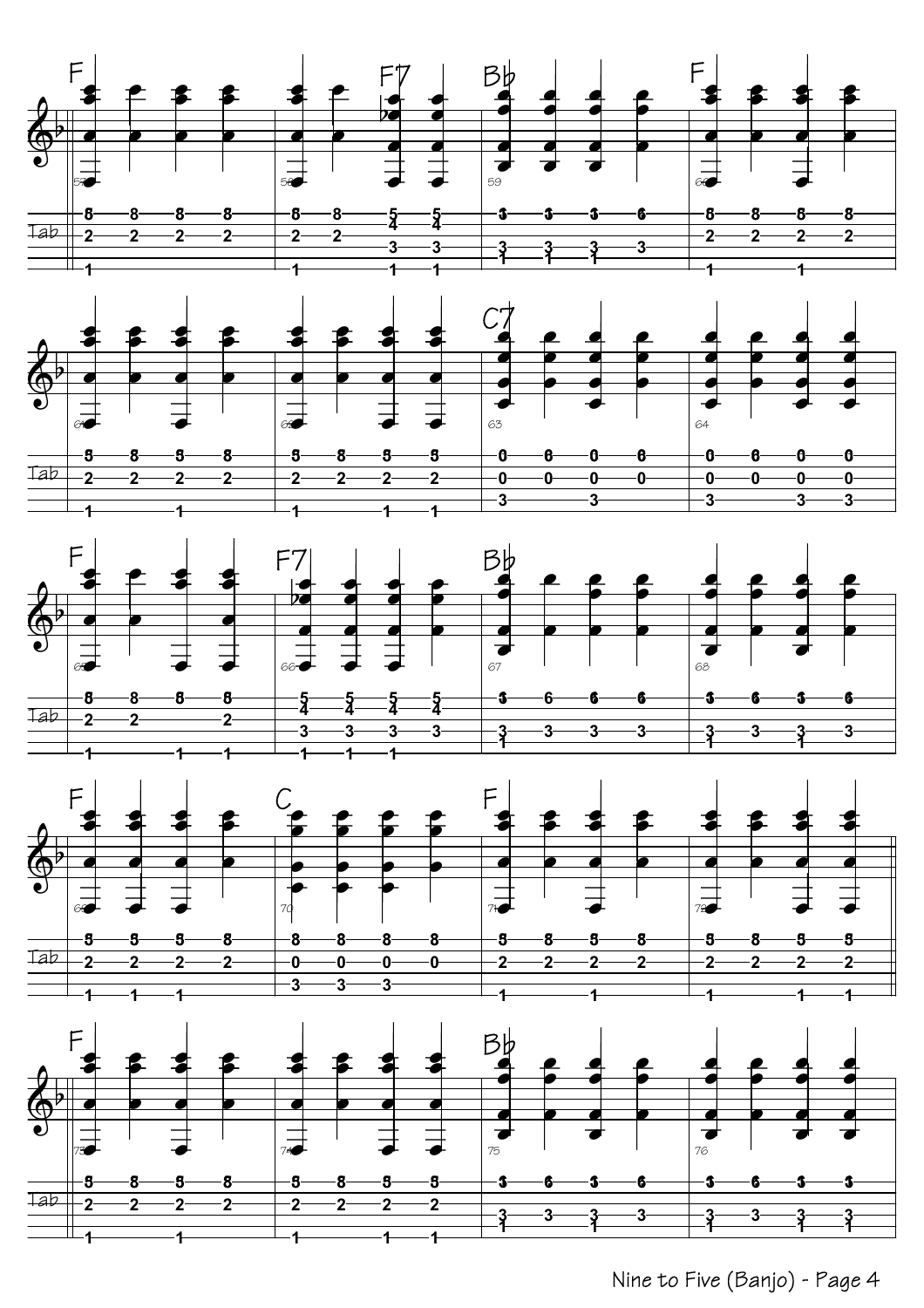







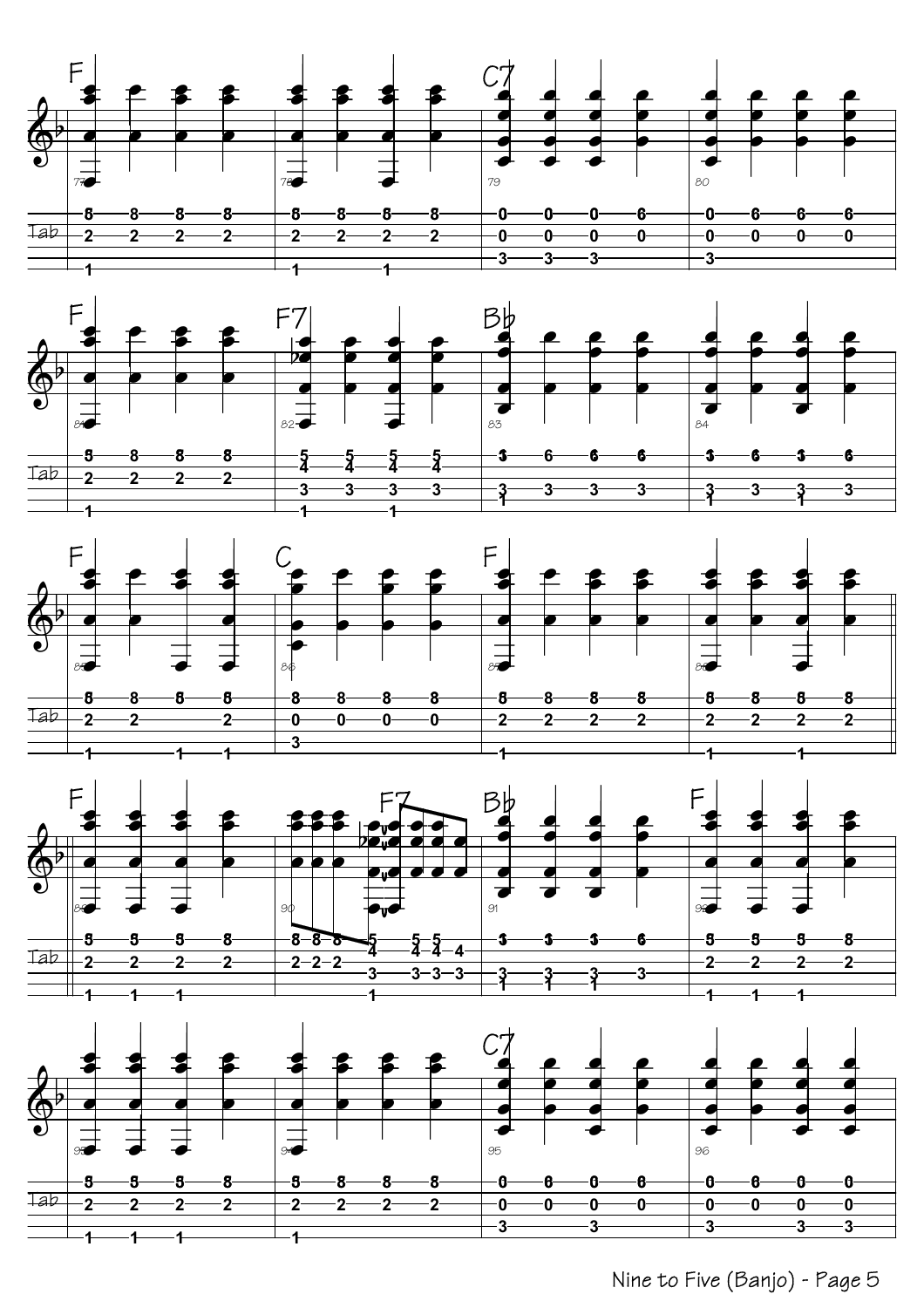







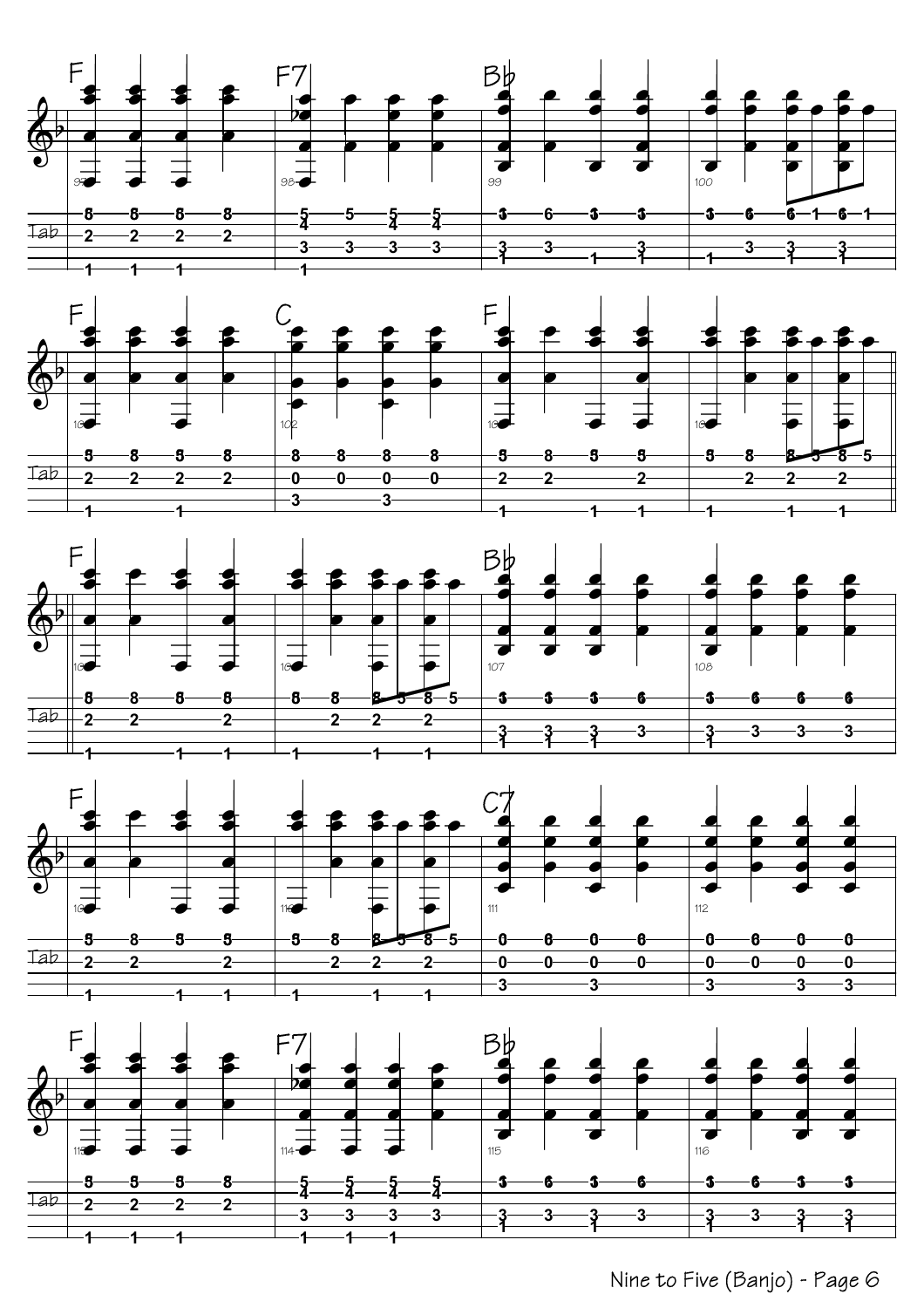









Nine to Five (Banjo) - Page 7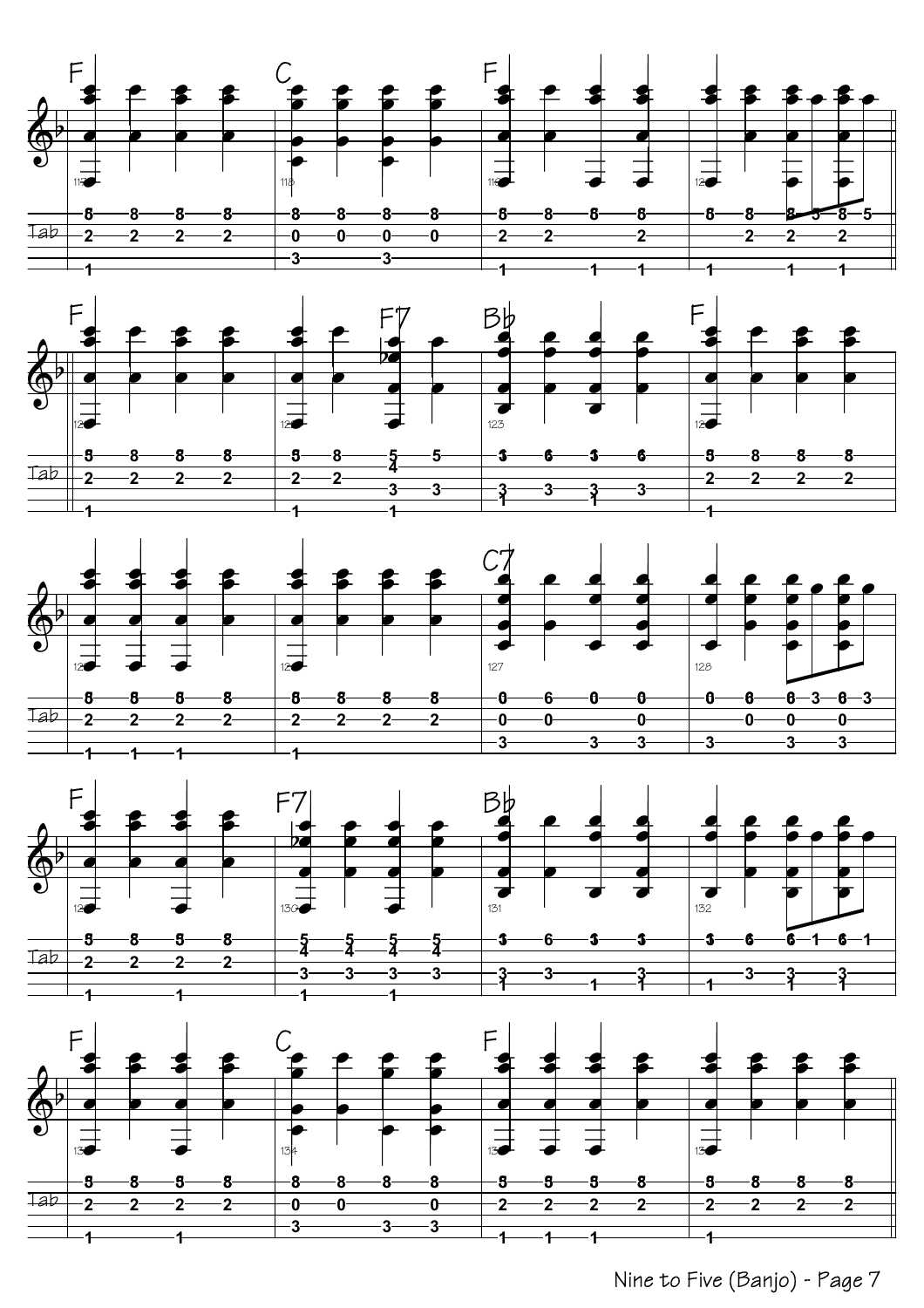









Nine to Five (Banjo) - Page 8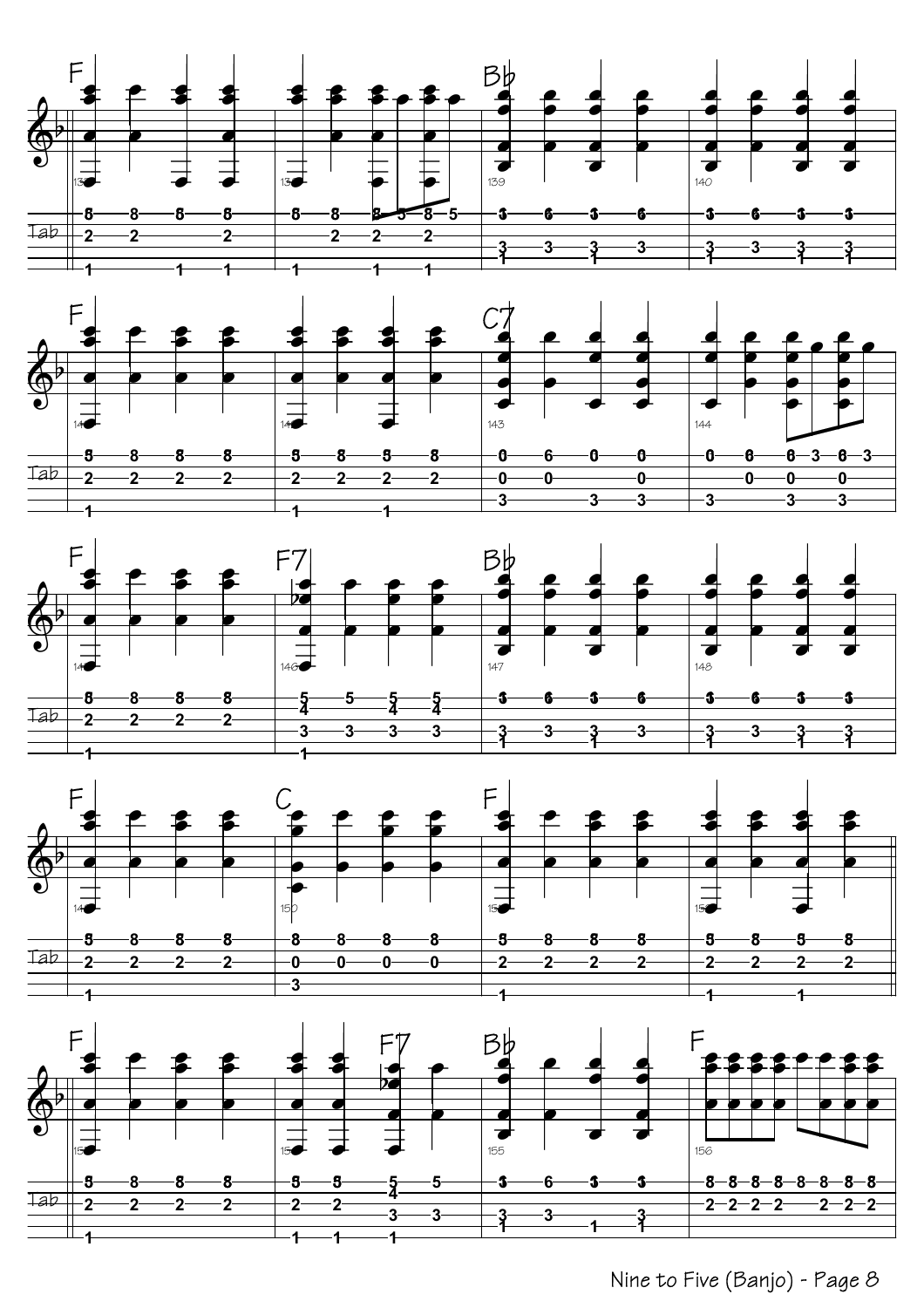



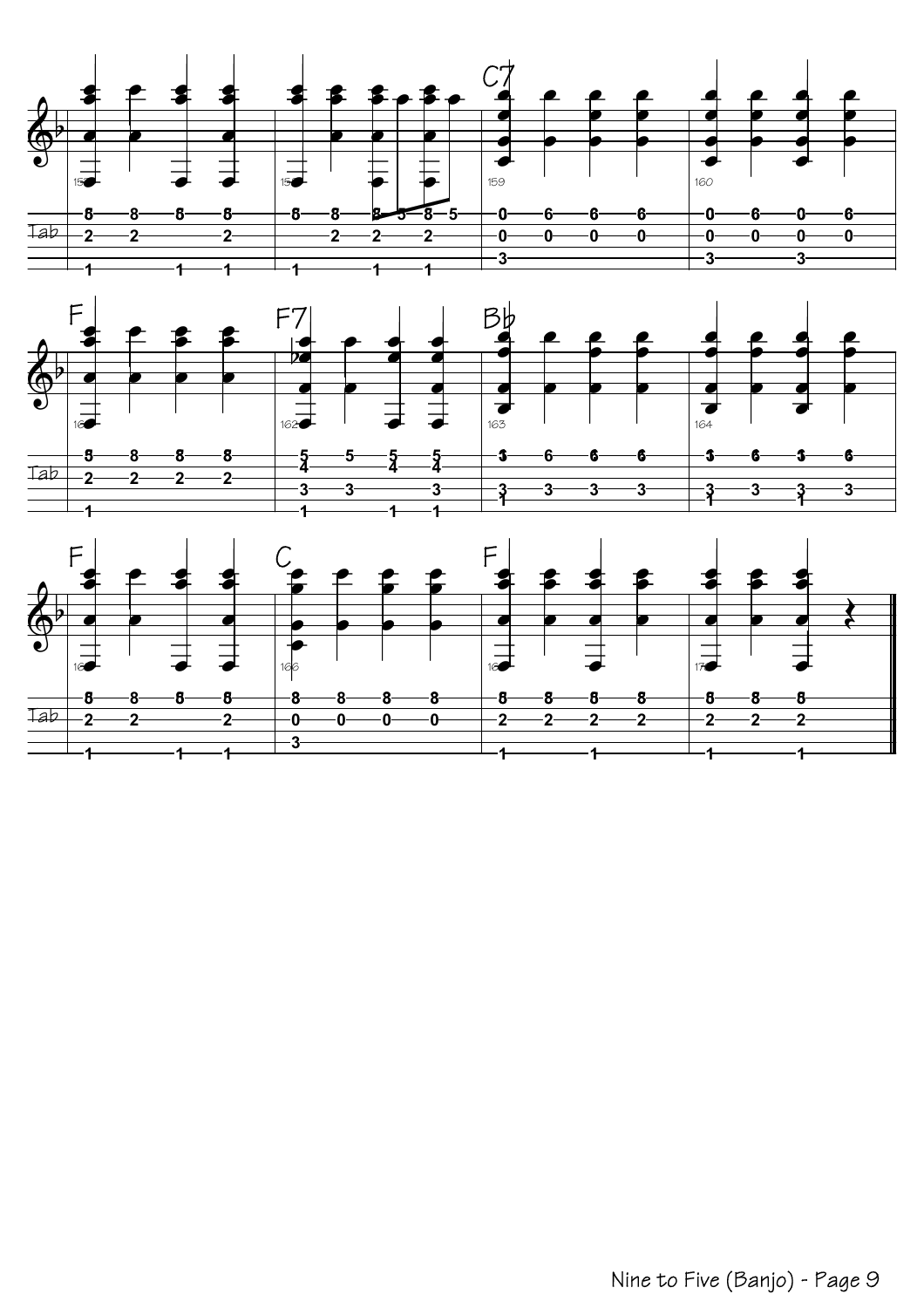# Nine to Five (Clarinet)













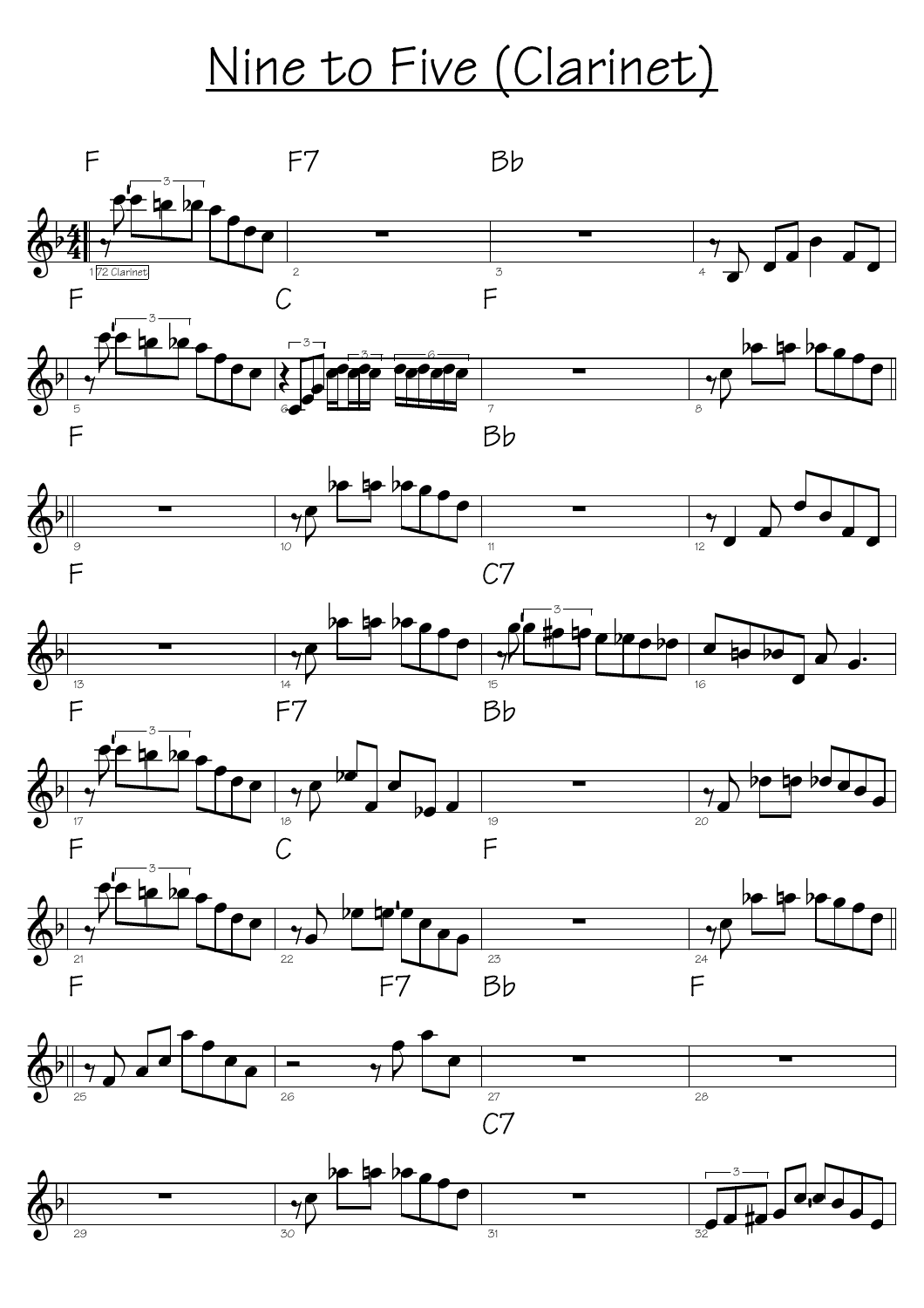



37 38 38  $\overline{1}$  39 39 40

F Bb













Nine to Five (Clarinet) - Page 2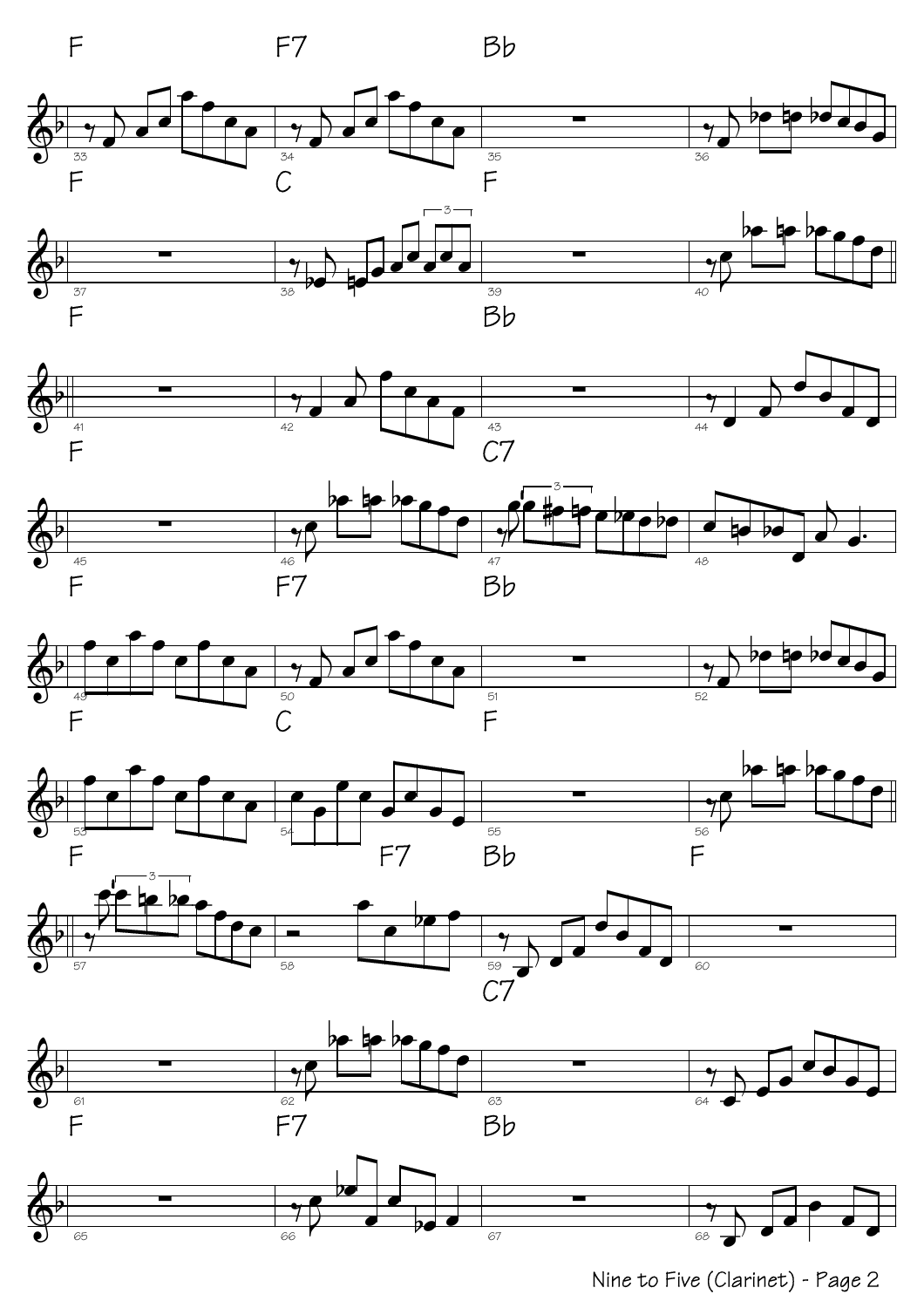

















Nine to Five (Clarinet) - Page 3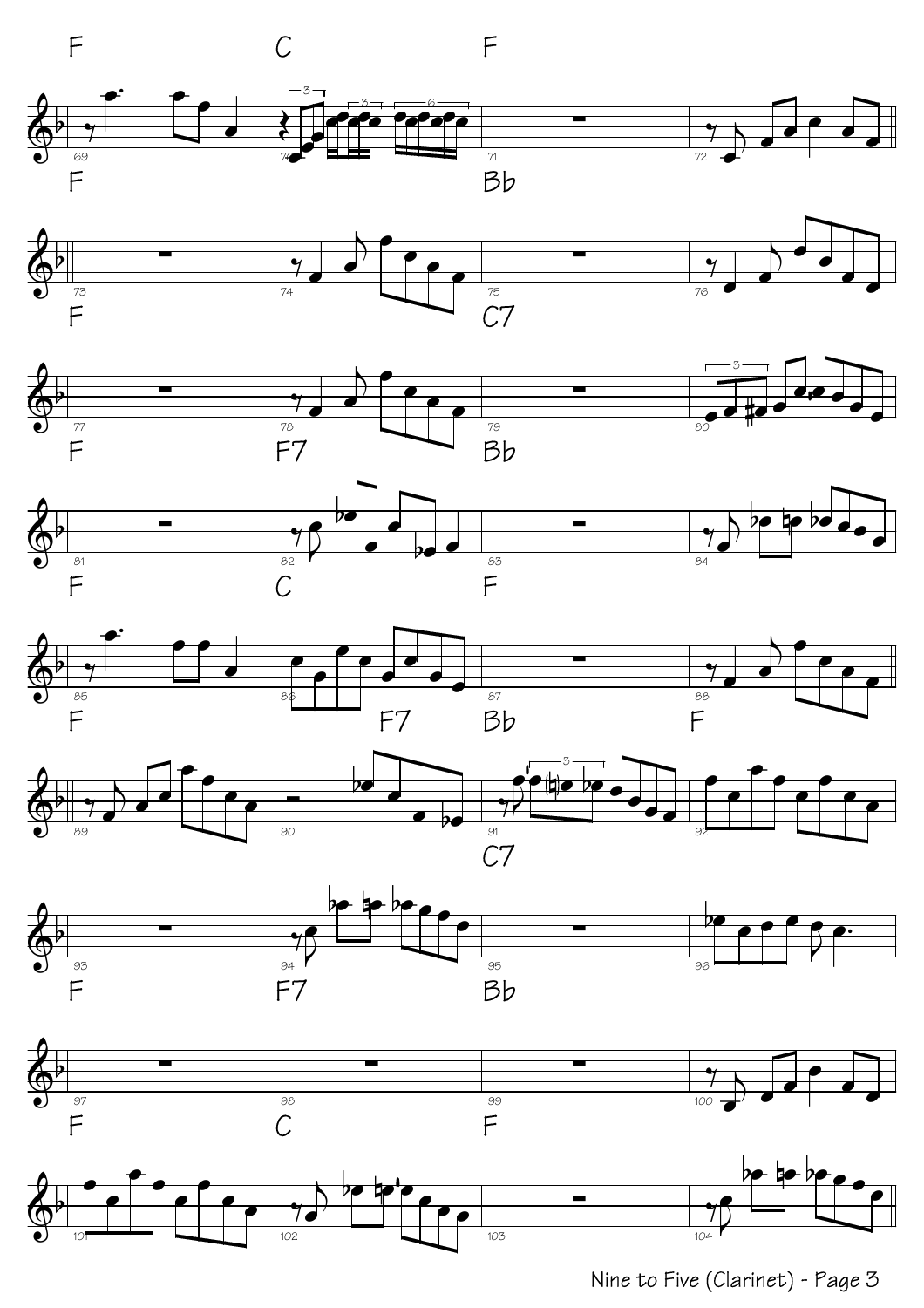















Nine to Five (Clarinet) - Page 4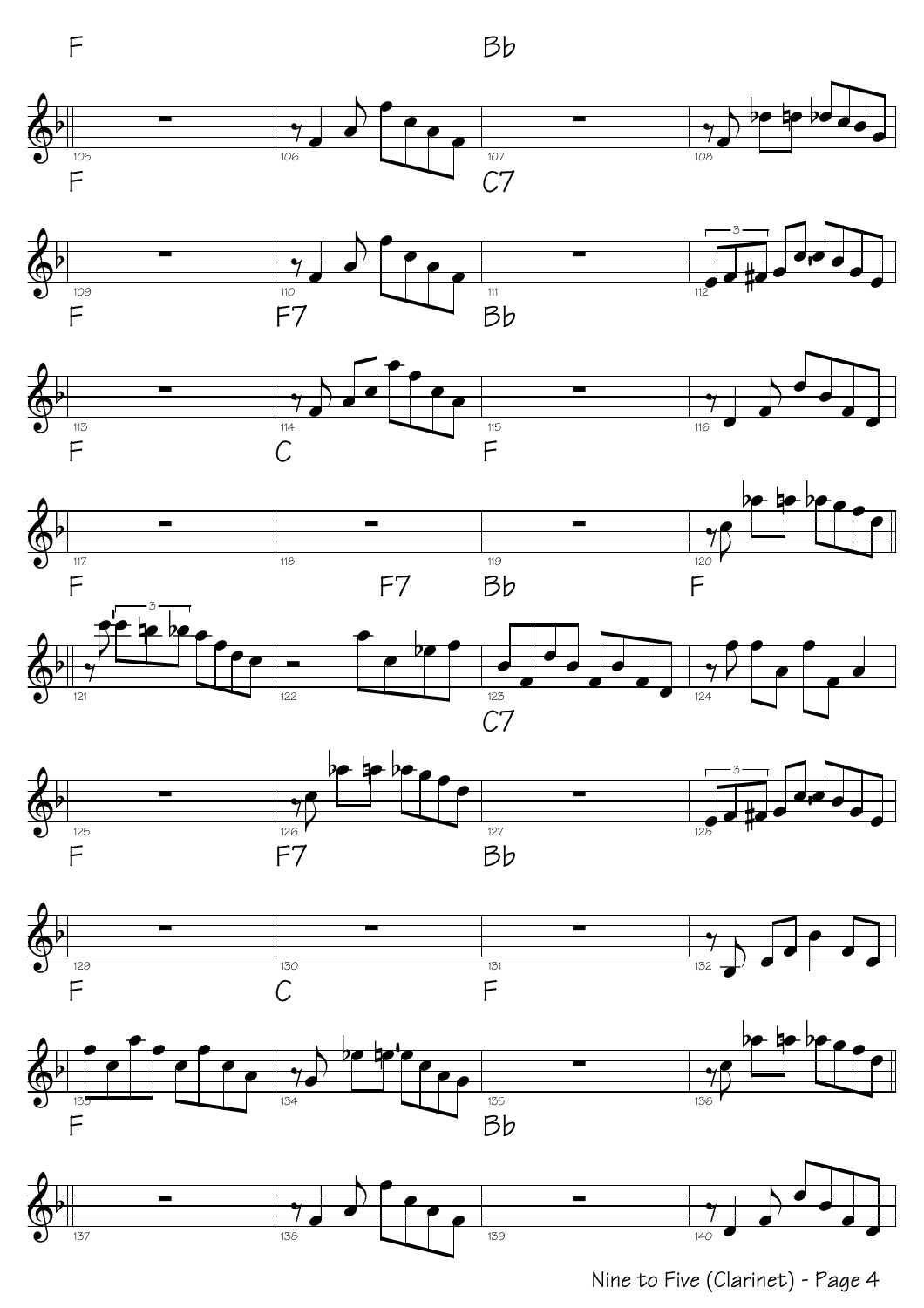













Nine to Five (Clarinet) - Page 5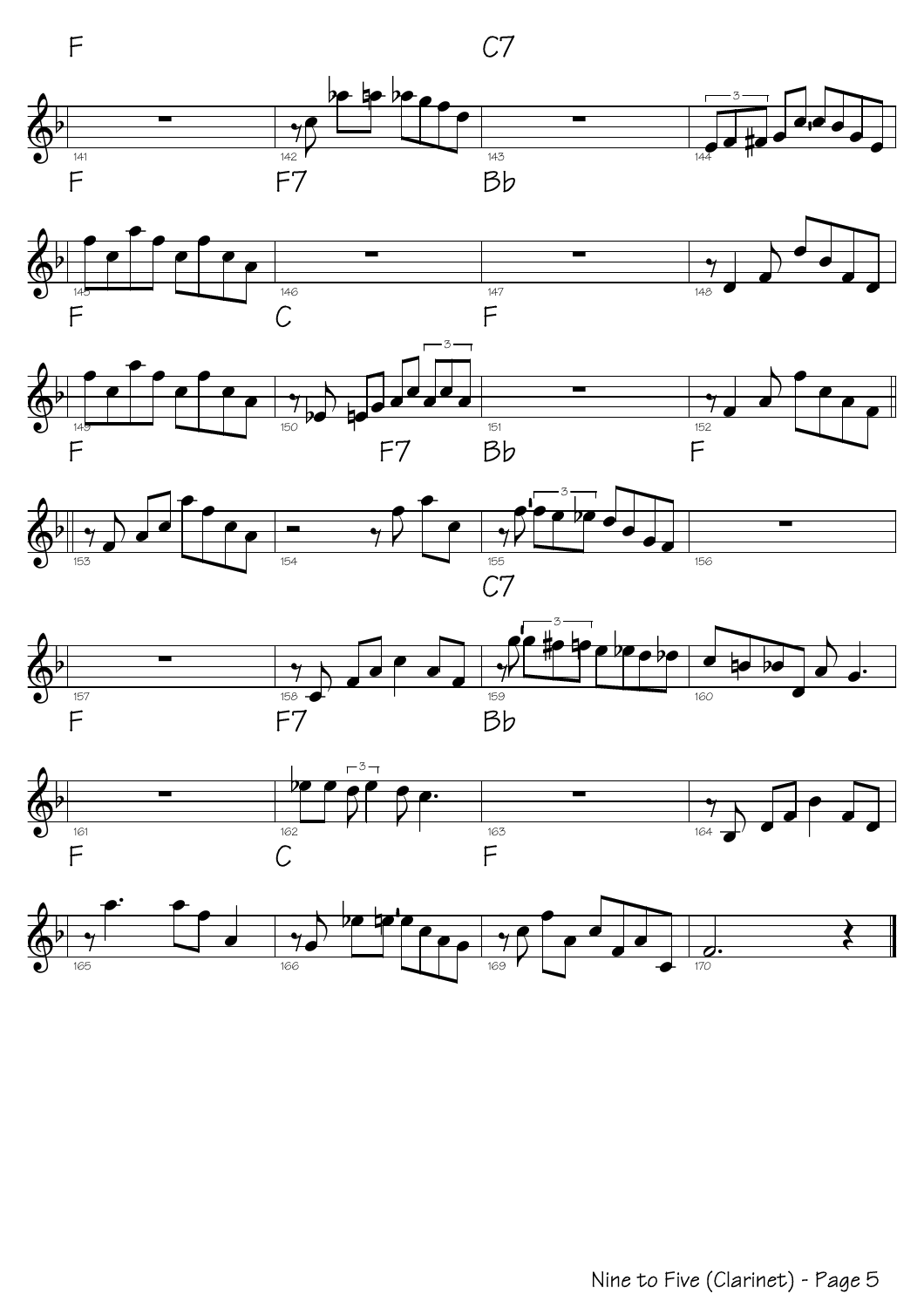# Nine to Five (Acoustic String Bass)







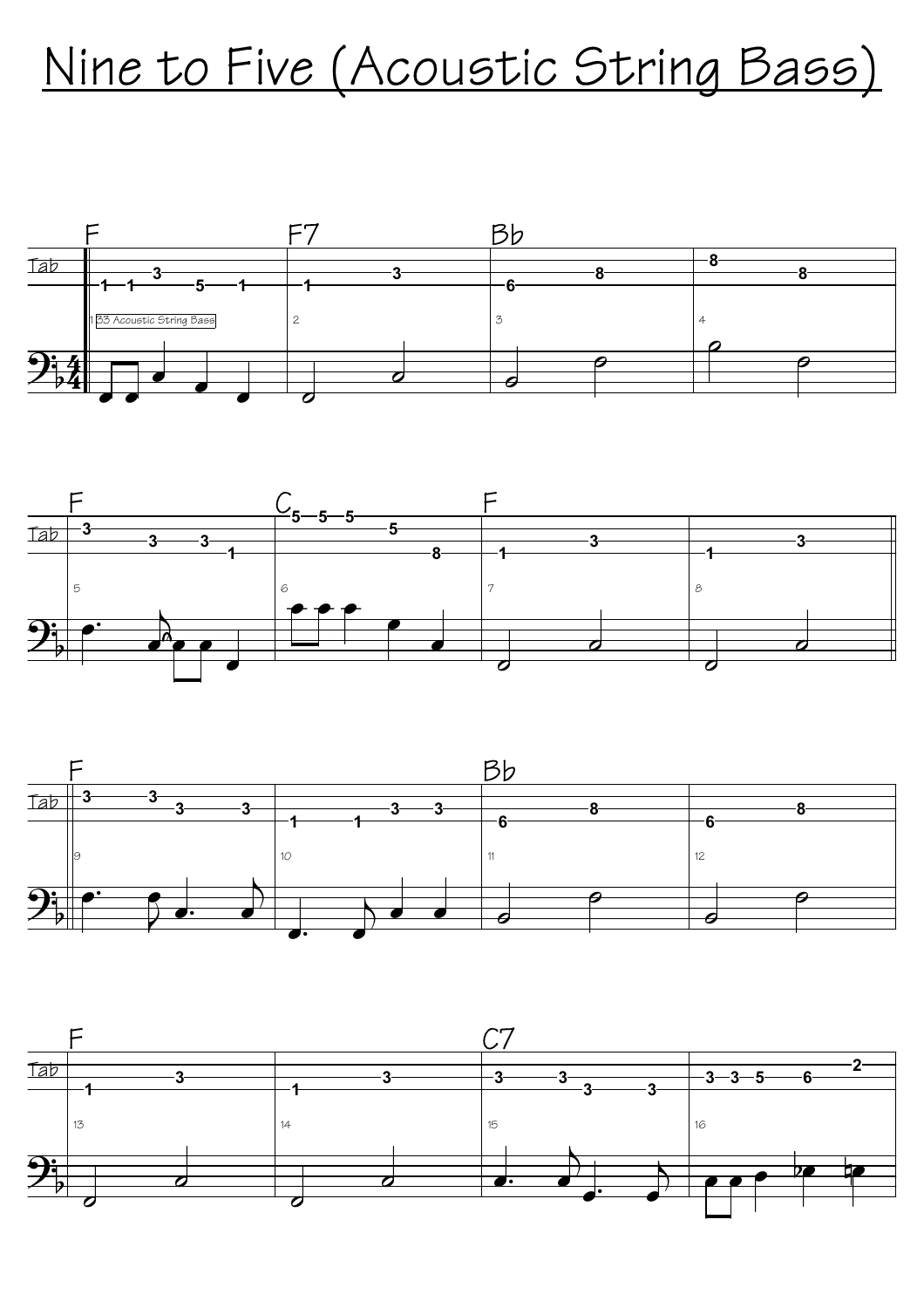









Nine to Five (Acoustic String Bass) - Page 2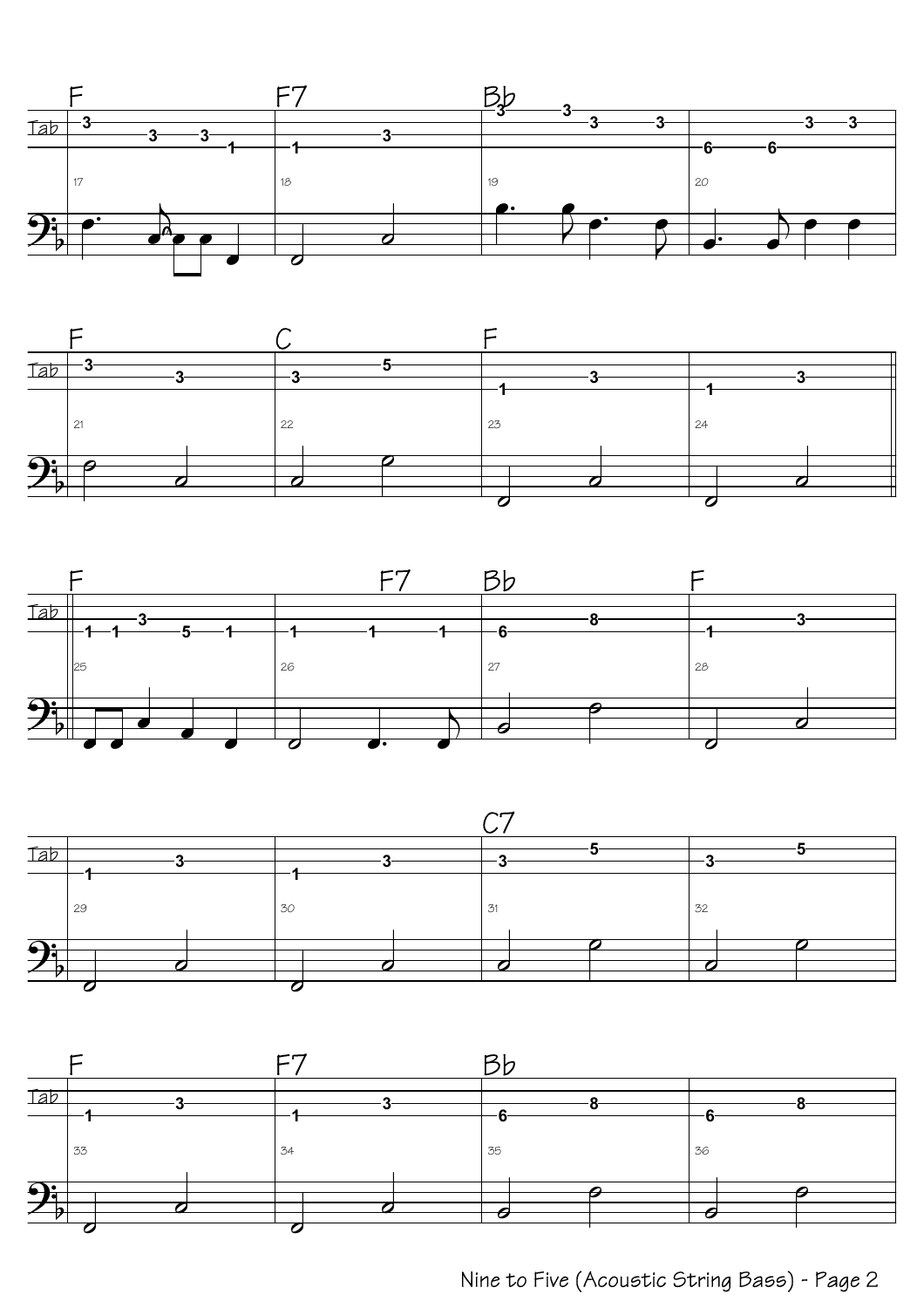









Nine to Five (Acoustic String Bass) - Page 3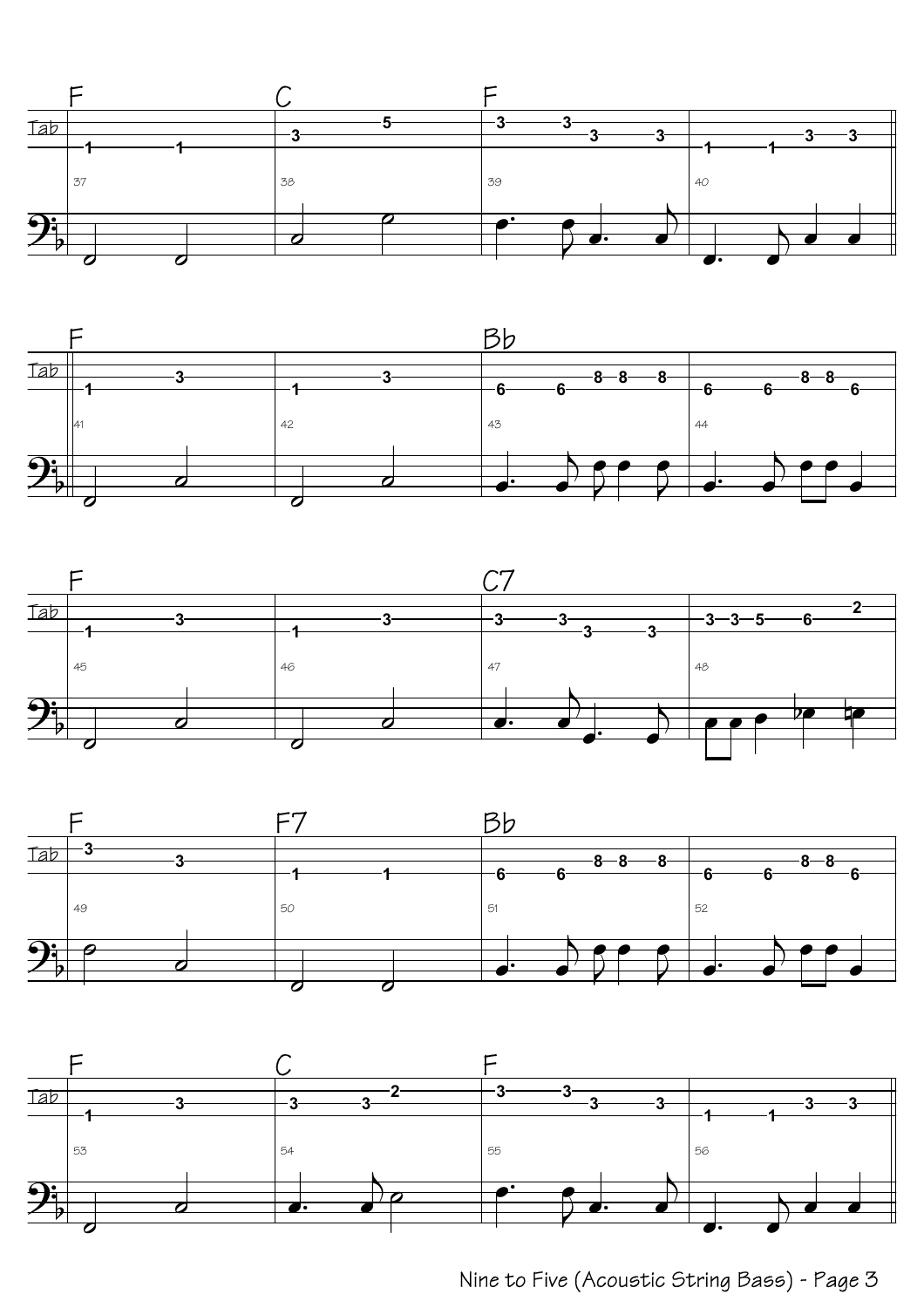









Nine to Five (Acoustic String Bass) - Page 4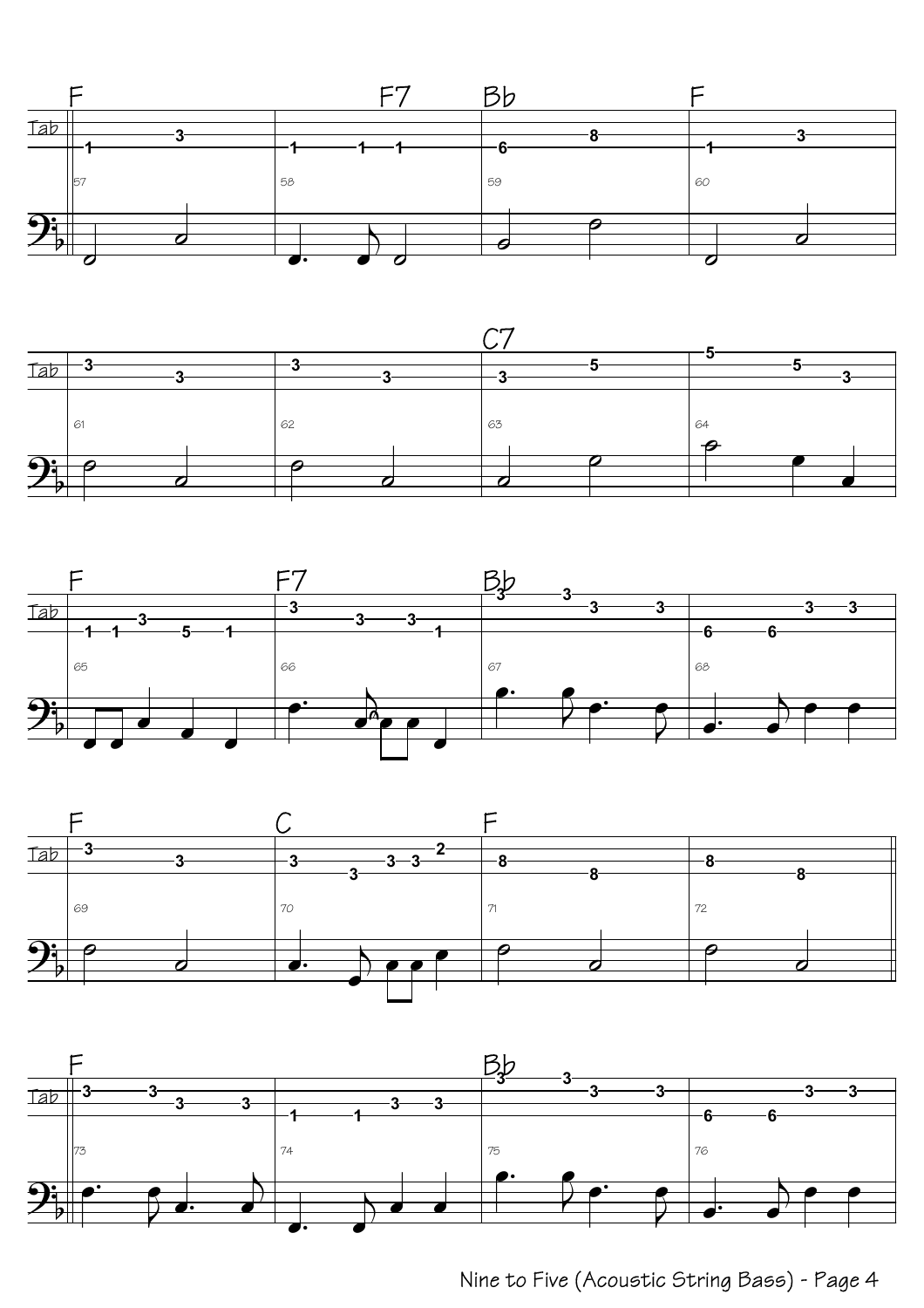









Nine to Five (Acoustic String Bass) - Page 5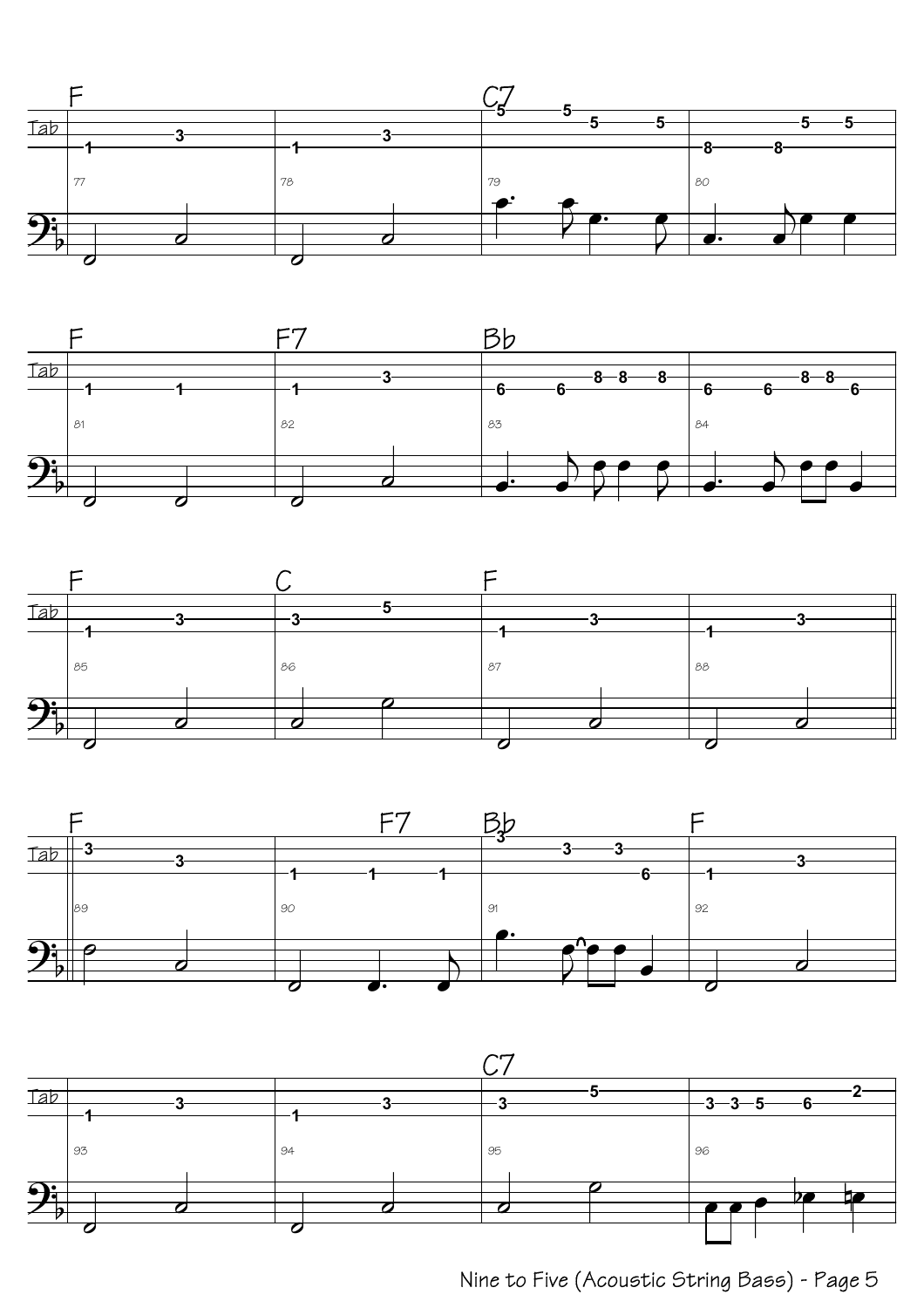









Nine to Five (Acoustic String Bass) - Page 6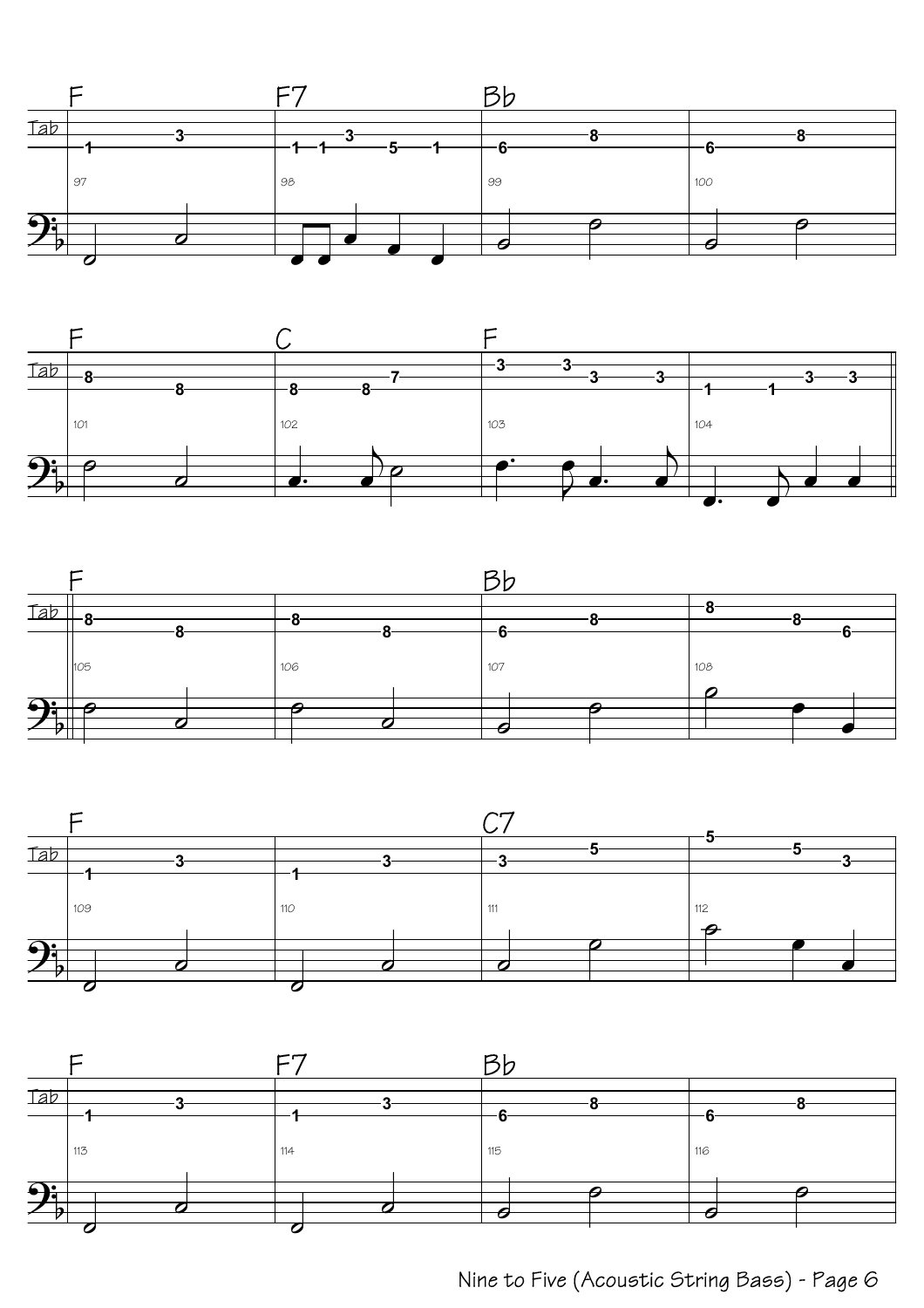









Nine to Five (Acoustic String Bass) - Page 7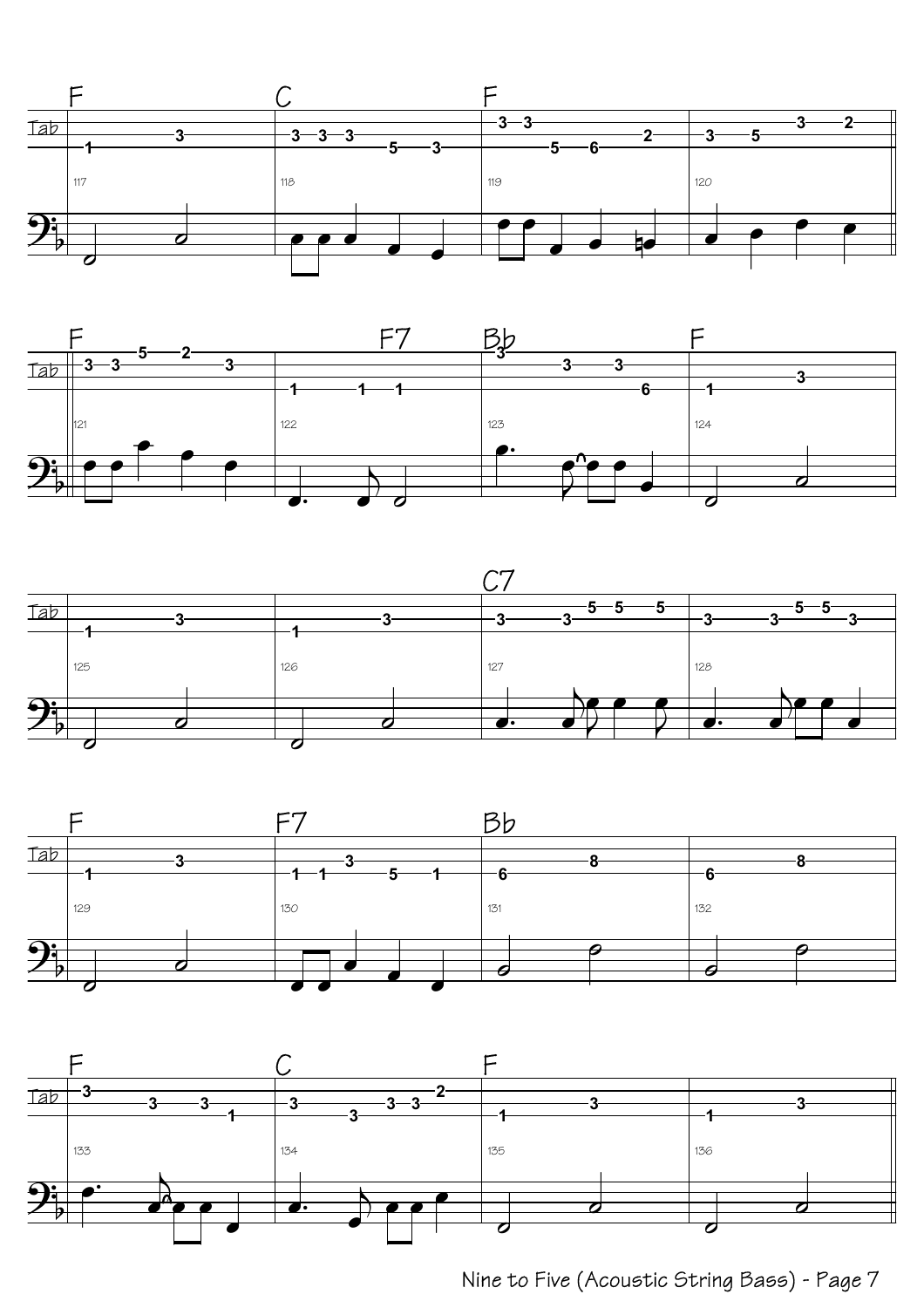









Nine to Five (Acoustic String Bass) - Page 8